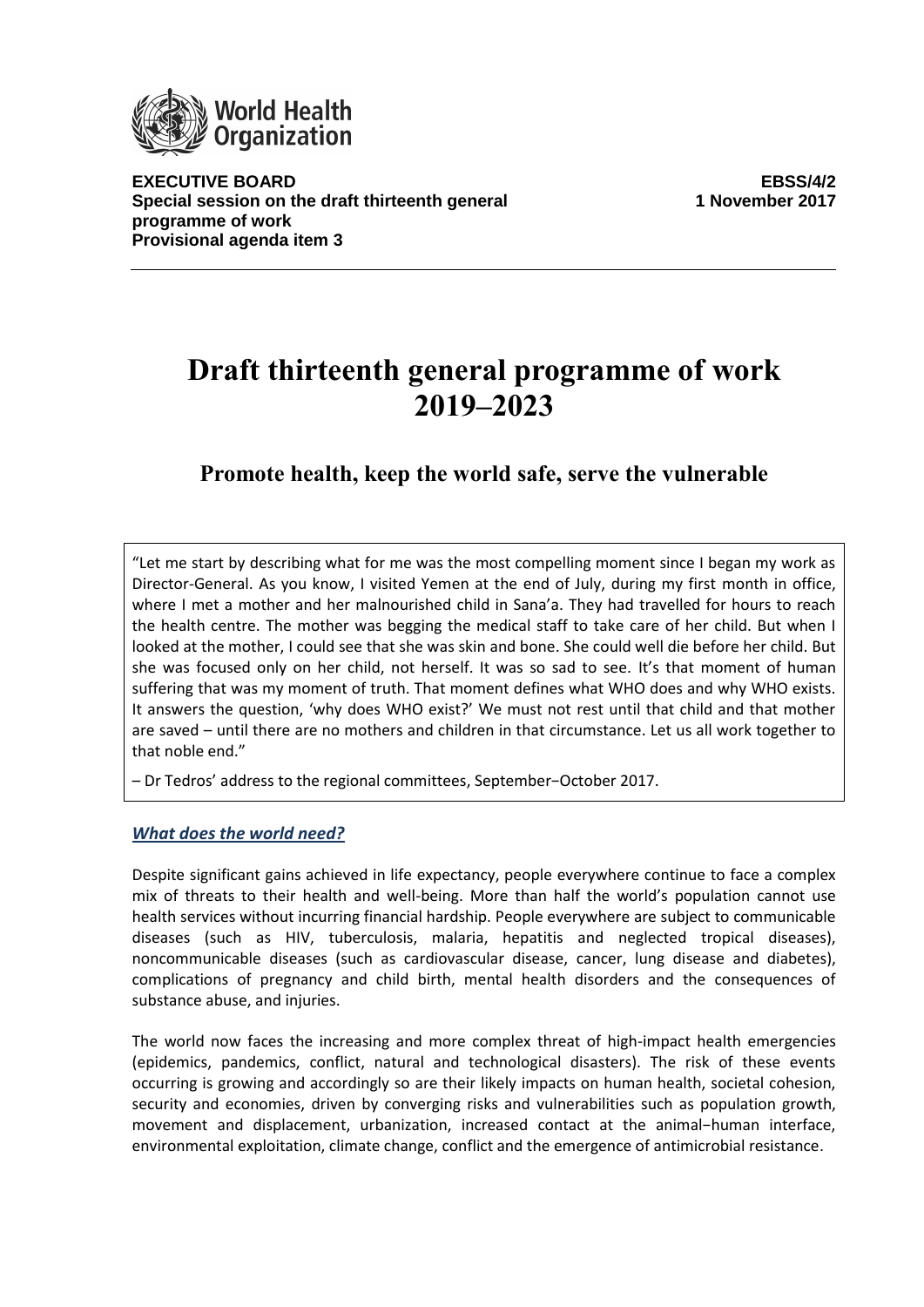In order to counter these threats, the world needs to support countries in strengthening health systems to progress towards universal health coverage (UHC); to build and sustain resilient national, regional and global capacities required to keep the world safe from epidemics and other health emergencies and ensure that populations affected by emergencies have rapid access to essential lifesaving health services; and to support countries to drive progress towards the Sustainable Development Goals (SDGs).

WHO was created to meet these needs. It has a proud 70-year history of monumental accomplishments in public health that serve as the foundation of the world we live in today. Through GPW 13, WHO will build on these magnificent achievements and respond to new challenges while continuously learning and improving. WHO is composed of  $-$  and accountable to  $-$  the world's national governments. The way WHO functions and the priorities it sets require constant adaptation in a rapidly changing global environment. The 13th General Programme of Work (GPW 13) expresses WHO's determination to adapt to a rapidly changing world. It has taken account of the strategic plans of WHO regional offices. The GPW 13 will cover the period 2019−2023 and serve as the basis for resource mobilization and the programme budgets for 2020−2021 and 2022−2023; it will also influence the Programme budget 2018−2019 through a mechanism of resource reallocation. The costing of the GPW 13 will be addressed in a forthcoming investment case. The GPW 13 marks WHO's commitment to champion health in the SDGs and move to a higher level of ambition on behalf of the seven billion people it serves.

#### **Process of development**

In August 2017 – with the input of Member States, Regional Directors and other Secretariat staff, and external evaluators<sup>1</sup> – a draft concept note for the GPW 13 was developed. This document was discussed at Regional Committees and provided to the public through an open online consultation. The Regional Committees agreed with a proposal that the Executive Board at its 142nd session recommend that the draft GPW 13 be included on the agenda of the Health Assembly in May 2018.<sup>2</sup> After review by the Regional Directors, the draft GPW 13 will be considered at a special session of the Executive Board in November 2017 and again by the Executive Board at its 142nd session in January 2018, prior to its consideration by the Seventy-first World Health Assembly in May 2018. This will have been one of the most inclusive processes for developing a General Programme of Work in WHO's 70-year history.

#### *WHO's vision and mission*

The draft GPW 13 is based on the Sustainable Development Goals (SDGs). The SDGs are consistent with WHO's Constitution, which states: "*The health of all peoples is fundamental to the attainment of peace and security and is dependent on the fullest cooperation of individuals and States*."<sup>3</sup>

<sup>1</sup> Evaluation of WHO reform (2011−2017), third stage (April 2017, [http://who.int/about/evaluation/stage3evaluationofwhoreform25apr17.pdf?ua=1,](http://who.int/about/evaluation/stage3evaluationofwhoreform25apr17.pdf?ua=1) accessed 19 October 2017).

<sup>&</sup>lt;sup>2</sup> Article 28(g) of the Constitution of WHO requires the Executive Board "to submit to the Health Assembly for consideration and approval a general programme of work covering a specific period."

 $3$  See Basic documents 48th ed. Geneva: World Health Organization; 2014

[<sup>\(</sup>http://apps.who.int/gb/bd/PDF/bd48/basic-documents-48th-edition-en.pdf#page=1,](http://apps.who.int/gb/bd/PDF/bd48/basic-documents-48th-edition-en.pdf%23page=1) accessed 19 October 2017).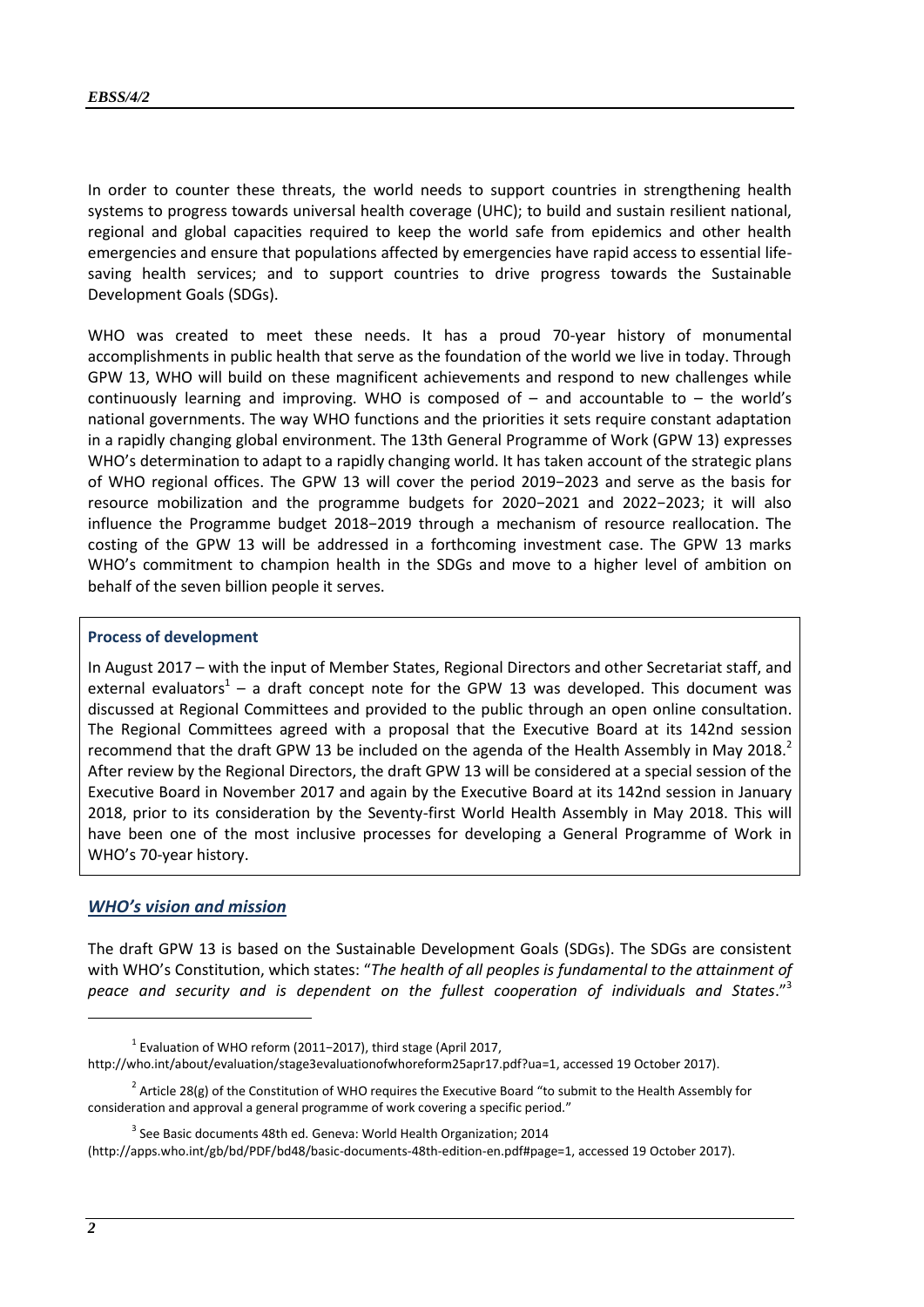Multisectoral action is central to the SDG agenda because people's health is directly affected by economic status, rights and equity, by policies in other sectors such as agriculture, transport, housing and education and by the environment in which they live. WHO's role is to lead a transformative agenda for health and support countries in reaching all SDG targets.

WHO's vision, rooted in Article 1 of its Constitution, is of:

#### *A world in which all people attain the highest possible level of health and well-being.*

In the context of the SDGs, WHO's mission is to:

-

# *Promote health|Keep the world safe|Serve the vulnerable.*

WHO's vision, mission and values create the mindset and commitment on which success is based. These values are implicit in the principles set out in WHO's Constitution (see box 1 below), which are basic to the happiness, harmonious relations and security of all peoples.<sup>1</sup> Moreover, WHO must act in concert with partners and this multiplier effect – and avoiding unnecessary competition – is vital to achieving ambitious health targets such as those in GPW 13.

# **Box 1. Constitution of the World Health Organization: principles**

Health is a state of complete physical, mental and social well-being and not merely the absence of disease or infirmity.

The enjoyment of the highest attainable standard of health is one of the fundamental rights of every human being without distinction of race, religion, political belief, economic or social condition.

The health of all peoples is fundamental to the attainment of peace and security and is dependent on the fullest co-operation of individuals and States.

The achievement of any State in the promotion and protection of health is of value to all.

Unequal development in different countries in the promotion of health and control of diseases, especially communicable disease, is a common danger.

Healthy development of the child is of basic importance; the ability to live harmoniously in a changing total environment is essential to such development.

The extension to all peoples of the benefits of medical, psychological and related knowledge is essential to the fullest attainment of health.

Informed opinion and active co-operation on the part of the public are of the utmost importance in the improvement of the health of the people.

Governments have a responsibility for the health of their peoples which can be fulfilled only by the provision of adequate health and social measures

<sup>&</sup>lt;sup>1</sup> Constitution of the World Health Organization [\(http://apps.who.int/gb/bd/PDF/bd47/EN/constitution](http://apps.who.int/gb/bd/PDF/bd47/EN/constitution-en.pdf?ua=1)[en.pdf?ua=1](http://apps.who.int/gb/bd/PDF/bd47/EN/constitution-en.pdf?ua=1) accessed 31 October 2017)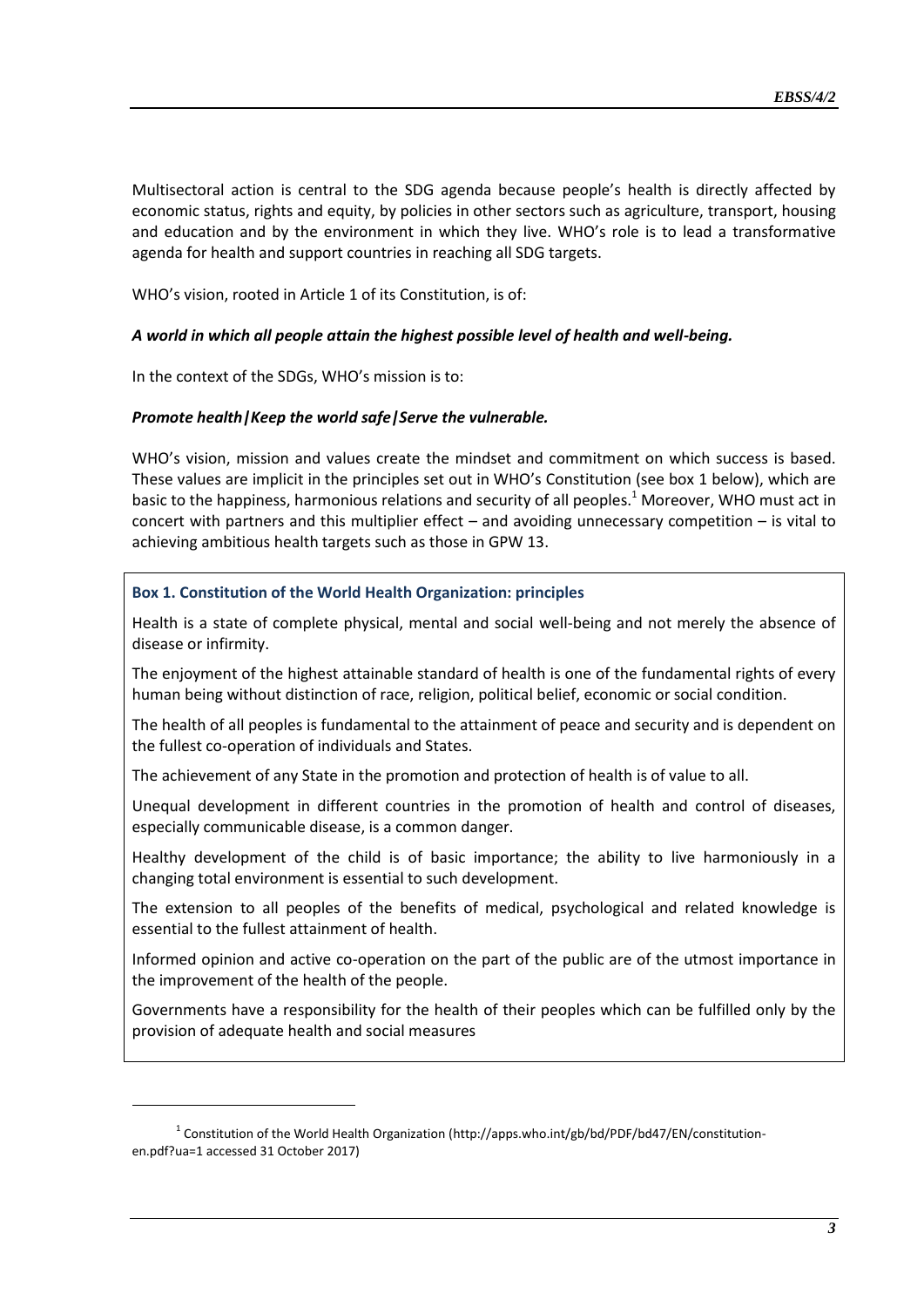In addition, the draft GPW 13 is structured and prioritized to maximize WHO's contribution to achieving the SDGs. It is structured around three strategic priorities, each with its high-level target of 1 billion people (collectively, the "triple billion" target). It then describes how WHO plans to contribute to achieving these targets by making three strategic shifts. Finally, it outlines how the WHO Secretariat will deliver these strategic shifts in its work by outlining five organizational shifts.





WHO's new strategy as shown in Figure 1 above involves a number of major shifts, as set out below in the high-level overview of what is new or different in GPW 13.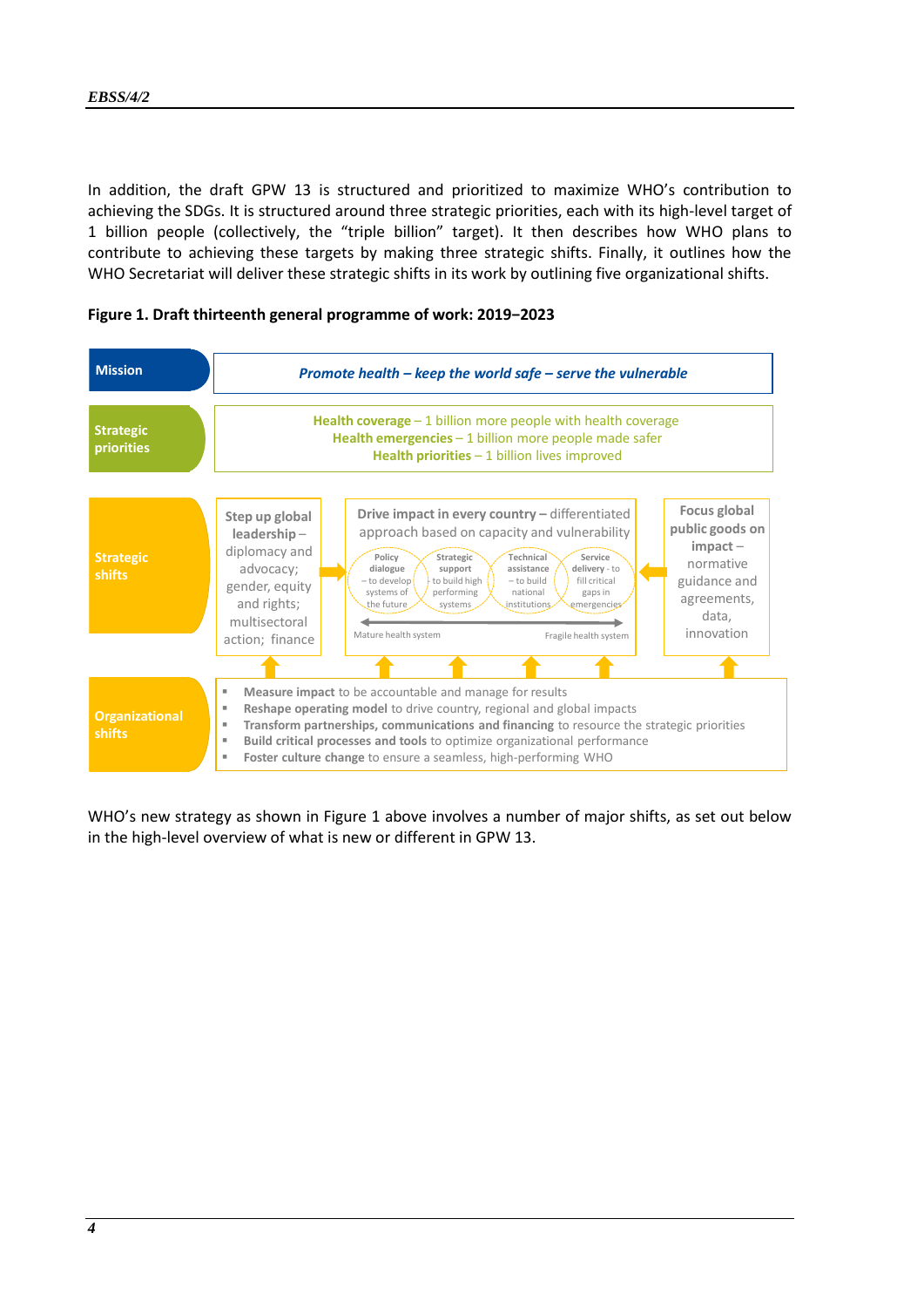# *The major shifts in GPW 13*

*WHO will base GPW 13 on the SDGs:* In 2015 the world set ambitious goals – and WHO will rise to this level of ambition by championing health in the SDGs. The SDGs are universal, meaning they apply to everyone. They are also focused on equity and leaving no one behind.

*WHO will focus on impact***:** GPW 13 sets targets of 1 billion people for each of its strategic priorities. Moving beyond a focus on process or outputs alone, WHO will place the impact on people at the heart of its work. WHO will measure its results and detail its contribution, in support of countries and alongside other actors, to outcomes and impact.

*WHO will focus on the strategic priorities of UHC and health emergencies, and will also establish "flagships" to address key issues such as climate change in small island States, antimicrobial resistance, noncommunicable diseases including mental health, and human capital.*

*WHO will step up its global leadership:* Major changes in health come from combining normative and technical work with advocating for high-level political support. This will support leadership at every level of the Organization.

*WHO will drive impact in every country:* WHO will become more operational by: delivering services in a limited number of fragile States; providing technical assistance in these and additional countries; providing strategic support in many countries; and supporting policy dialogue in all countries.

*WHO will strengthen its normative work:* This is a unique feature of WHO and a source of its comparative advantage. WHO will focus its normative work more towards impact and supporting country needs.

**WHO will strengthen its approach to resource mobilization:** Resource mobilization will be a team effort between Member States and the Secretariat – there will be no "us and them." WHO will advocate for the bigger envelope of health funding of which WHO is just a part. The focus on impact will strengthen the case for investing in WHO. Value-for-money will be shown by clear measures of cost-effectiveness.

*WHO will act with a sense of urgency:* The health of the world's people cannot wait. WHO will act with a sense of urgency beginning with fast-tracking GPW 13.

# *Strategic priorities – the world we want to see*

*WHO will set clear priorities.* The coming five years are a crucial period of action if we are to ensure the achievement of the SDGs. The draft GPW 13 sets three strategic priorities and ties them to ambitious global targets for progress:

**Health coverage** – 1 billion more people with health coverage

**Health emergencies** – 1 billion more people made safer

**Health priorities** – 1 billion lives improved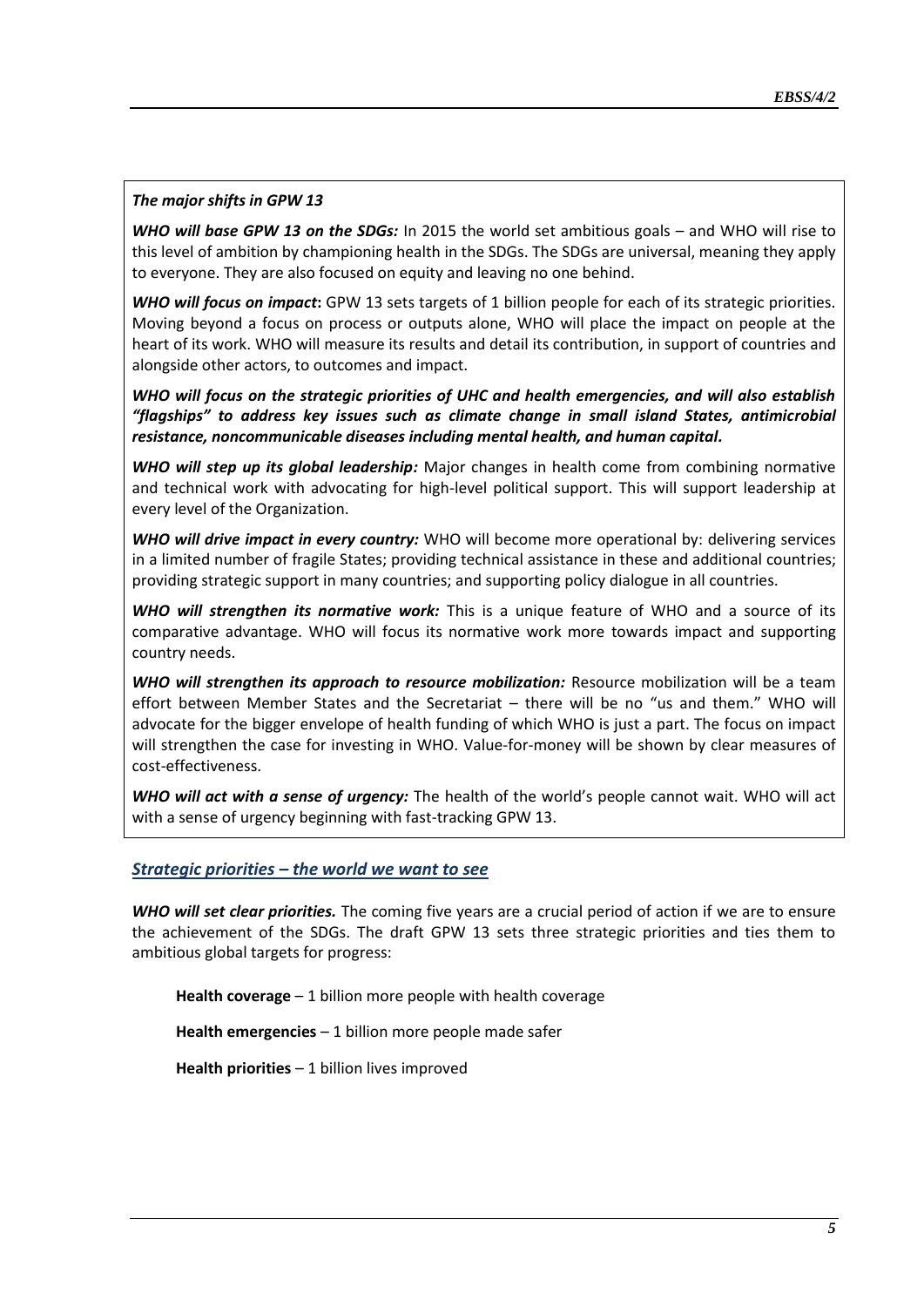These strategic priorities, which are closely inter-connected, are based on the SDGs. For example, extending UHC through strengthened health systems helps to detect, prevent and respond to health emergencies. Addressing the health priorities helps to translate UHC into impact. The rationale for these targets is set out in Box 2 below.

#### **Box 2. How the "triple billion target" was derived**

**Health coverage.** At best, only half the world's population benefits from coverage of essential health services, depending on how these are defined. Consistent with SDG indicator 3.8.1, average coverage of essential health services was calculated based on tracer interventions for which data are widely available (these include reproductive, maternal, newborn and child health; communicable diseases; and noncommunicable diseases). The resulting data were then used to estimate number of people with such health coverage. Depending on which tracers are used and how the package of services is defined, the baseline may be even lower than half the world's population. Therefore, to achieve SDG target 3.8 of universal health coverage for all by 2030, at least 1 billion more people will need to have access to essential health services in each five-year period between 2015 and 2030.

**Health emergencies.** Populations considered 'safer' are those in countries that achieve improvement on a set of five critical capacities to detect and respond to major health emergencies, namely: coordination, surveillance, laboratory services, response, and risk communication. These capacities will be measured using monitoring and evaluation tools under the International Health Regulations (2005). The benchmarks will be structured to make this indicator universal so that any country can contribute to making the world safer by better protecting its population. Improving the safety of any population improves the safety of everyone.

**Health priorities.** Estimates of 'lives improved' were derived from 11 selected targets from the draft WHO Impact Framework, covering increases in provision of specific health services, public health interventions, or reductions in the level of risk factors (e.g. reducing stunting, satisfying increased demand for contraceptives, increasing service coverage for severe mental health disorders, reducing prevalence of raised blood pressure and providing access to safe sanitation). The estimates consider action to meet 11 life-enhancing targets during the period 2019−2023, comparing it against 'no intervention' scenarios (i.e. baseline status quo until 2023). They indicate that over 4 billion lives will be improved. The numbers, which are cumulative for the five-year period in question, concern overlapping/mutually non-exclusive populations. For this reason, and taking into account overlap between this target and those for the other two strategic priorities, the 'lives improved' number was discounted to 1 billion people.

Several actors contribute to the impact described here, notably Member States themselves, and there is collective accountability and credit for impact. WHO's role is catalytic and is clearly stipulated at the outset in qualitative terms for each target in the draft WHO Impact Framework.<sup>1</sup> Quantitative methods for impact accounting are being explored; applying these would go beyond the current standard of practice in accounting for impact in global health. Moreover, these global targets will serve as the basis for specific region- and country-focused strategies.

 $^1$  See[: http://www.who.int/about/gpw-thirteen-consultation/en/,](http://www.who.int/about/gpw-thirteen-consultation/en/) accessed 31 October 2017.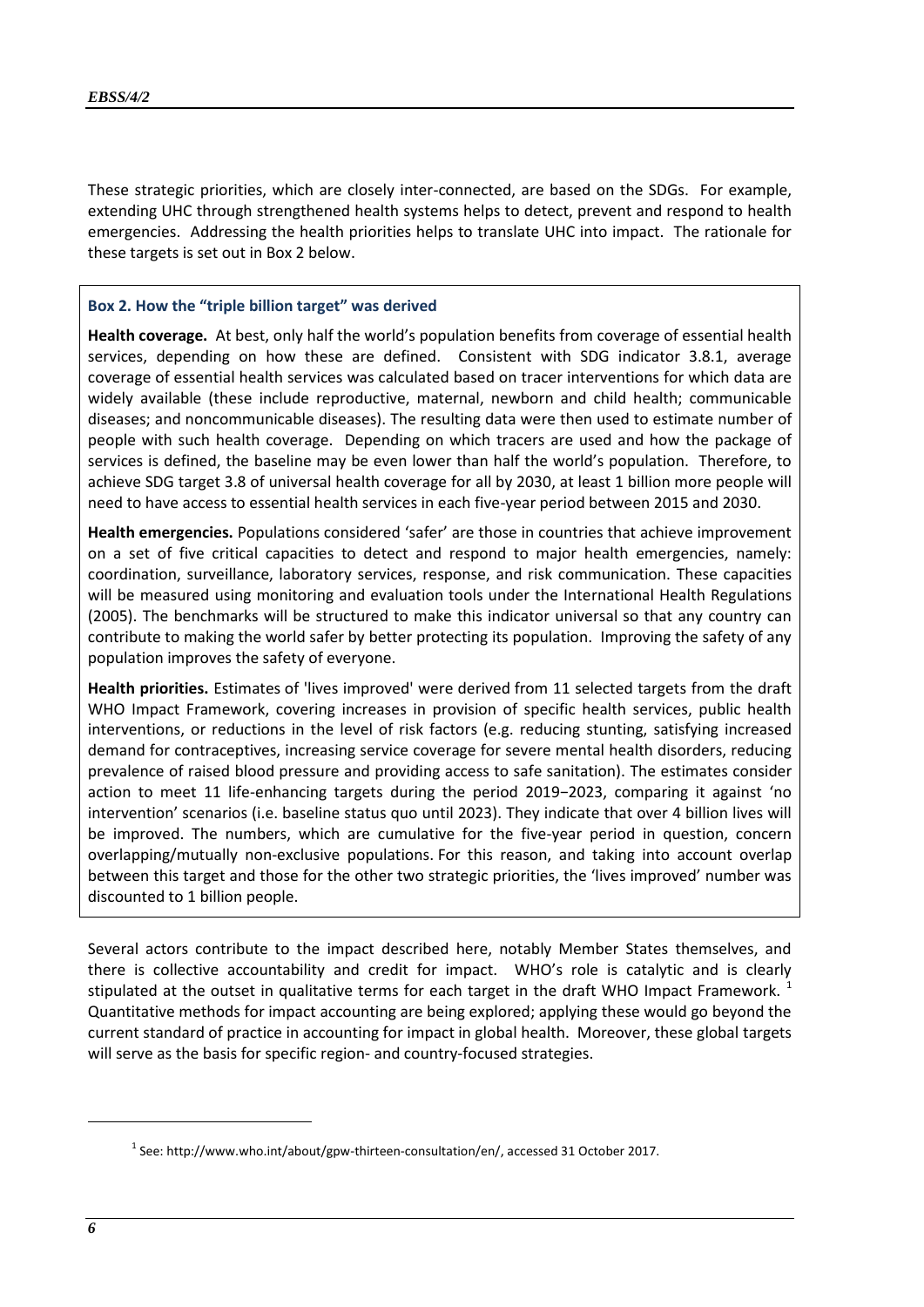#### **Health coverage – 1 billion more people with health coverage**

WHO's top strategic priority is to support countries to strengthen health systems in order to progress towards UHC. WHO's approach is reflected in SDG target 3.8 (achieve universal health coverage, including financial risk protection, access to quality essential health-care services and access to safe, effective, quality and affordable essential medicines and vaccines for all). Indeed, strong health systems are the glue that binds together all three strategic priorities in the GPW 13.

Universal health coverage means that all people and communities can use the promotive, preventive, curative, rehabilitative and palliative health services that are appropriate to their needs and of sufficient quality to be effective, while also ensuring that the use of these services does not expose the user to financial hardship. $1$  This definition underscores that UHC addresses not only health services but also health determinants, health promotion and disease prevention. Resilient health systems provide the capacity to respond to, and to better prepare for and prevent global public health threats.

Success will be measured against the following target, which is based on 10 tracer coverage indicators for essential services (spanning reproductive, maternal, newborn and child health; communicable diseases; and noncommunicable diseases). This is a set of basic service indicators which should not be seen as limiting a country's aspirations regarding UHC. WHO will also track indicators of financial hardship.

#### • **1 billion more people with health coverage**

1

Universal health coverage, based on primary health care and resilient health systems, is the foundation of this draft GPW 13. Moving towards UHC is a political choice that WHO encourages countries to make.<sup>2</sup> Universal health coverage reduces poverty, creates jobs, drives economic growth, increases equity, and promotes global health security. A resilient health system needs: a health workforce that is motivated and fit-for-purpose; a focus on quality and safety; functional supply chains, infrastructure and equipment; adequate financing; good governance; and an engaged community. Making health care to be truly universal, calls for a shift from health systems designed around diseases and health institutions towards health systems designed for people.

Health systems are a smart investment. Health is one of the world's fastest growing employment sectors. It provides and creates jobs – especially for women and youth. Investing in the workforce for UHC connects education, employment, gender and health and facilitates gains across the SDGs. Investment results in health systems that improve the productivity of the wider labour force and strengthens human capital: "best buys" for socioeconomic development and inclusive economic growth. Health financing starts with countries using their own resources, and with external funding used only as a supplement when required. Countries can increase the efficiency of their health

<sup>&</sup>lt;sup>1</sup> What is Universal Health Coverage? [\(http://www.who.int/health\\_financing/universal\\_coverage\\_definition/en/](http://www.who.int/health_financing/universal_coverage_definition/en/) accessed 22 October 2017).

 $^2$  Ghebreyesus TA. All roads lead to universal health coverage. Lancet Global Health, 2017; 5(9): 839-40 [\(http://thelancet.com/journals/langlo/article/PIIS2214-109X\(17\)30295-4/fulltext,](http://thelancet.com/journals/langlo/article/PIIS2214-109X(17)30295-4/fulltext) accessed 19 October 2017).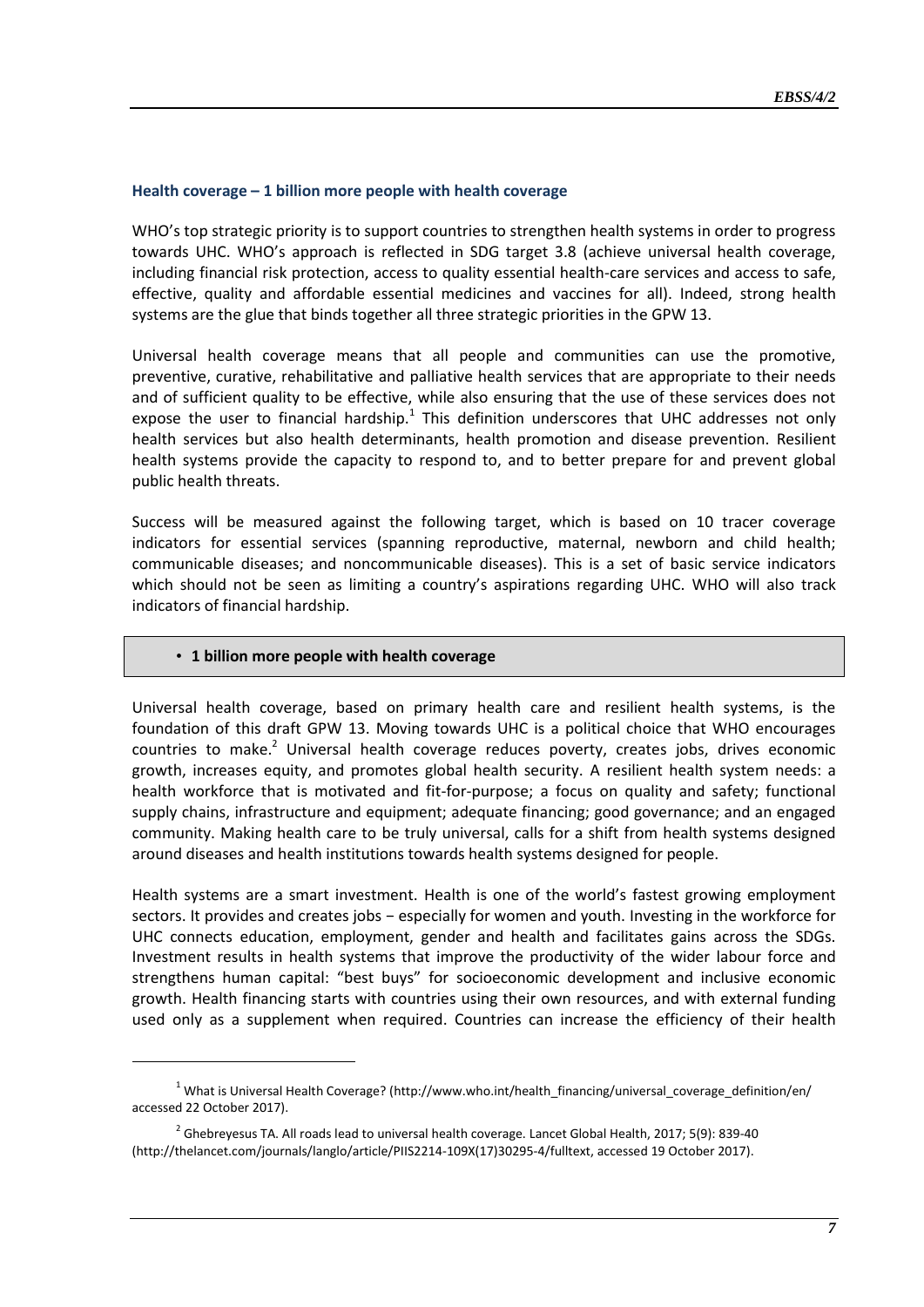expenditure by creating regional centres of excellence in areas such as disease control, regulation and quality, and research and innovation.

WHO estimates that investments towards UHC and the other targets of the health SDGs could prevent 97 million premature deaths globally between now and 2030, and add as much as 8.4 years of life expectancy in some countries. Achieving the targets of the health SDGs would require new investments increasing over time from an initial US\$ 134 billion annually to US\$ 371 billion, or US\$ 58 per person, by 2030. Eighty-five percent of these costs can be met with domestic resources, although as many as 32 of the world's poorest countries will face an annual gap of up to US\$ 54 billion and will continue to need external assistance. $1$ 

Universal health coverage must include access to affordable and quality-assured medicines, vaccines and health products  $-$  in many contexts the cost of medicines causes the majority of financial hardship. WHO will help to mobilize political will to ensure the establishment of policies that promote access to health products, including policies on the following: access to generic medicines and innovation; quality-assurance of products through effective regulation; domestic investment in coverage schemes that reduces out-of-pocket payments; fair pricing; procurement and supply management throughout the supply system; and corruption-free procurement. The Organization will continue to support the availability of quality-assured generic products for procurement by global agencies and countries through the WHO prequalification programme, which will evolve to meet the changing health needs of countries. WHO will strengthen coordination for research and development efforts based on health needs in order to increase access to medicines and health products. WHO will add a new emphasis on data and monitoring – using routine claims data, expenditure, surveys or whatever is needed, to enable systems and countries to monitor, evaluate and evolve in order to meet changing health needs. The Secretariat will work in support of greater consensus among Member States on establishing effective policies on access to medicines, vaccines and health products that support countries in achieving the targets of the health SDGs.

The health and social systems of some countries are greatly strained by the presence of large numbers of people on the move including migrants and refugees. Through its equity and human right lens, WHO sees the health of migrants and refugees as a critical element of UHC and will help countries to address this challenge. More generally, to leave no one behind, efforts in support of UHC must focus on marginalized, stigmatized and hard-to-reach people of all ages, and persons with disabilities, in order to ensure that their right to health is translated into reality. Successful progress towards UHC also requires a pro-equity position to be adopted.

WHO will help countries progress towards UHC by taking the steps set out below.

1. **Raise global awareness of UHC.** WHO will highlight the importance of UHC at G20 meetings in Argentina (2018) and Japan (2019), G7 meetings in Canada (2018) and France (2019); a possible United Nations General Assembly high-level meeting on UHC (2019); and at regional summits. WHO will harmonize its message on UHC with Member States and development

 $1$  WHO estimates cost of reaching global health targets by 2030. [http://www.who.int/mediacentre/news/releases/2017/cost-health-targets/en/.](http://www.who.int/mediacentre/news/releases/2017/cost-health-targets/en/)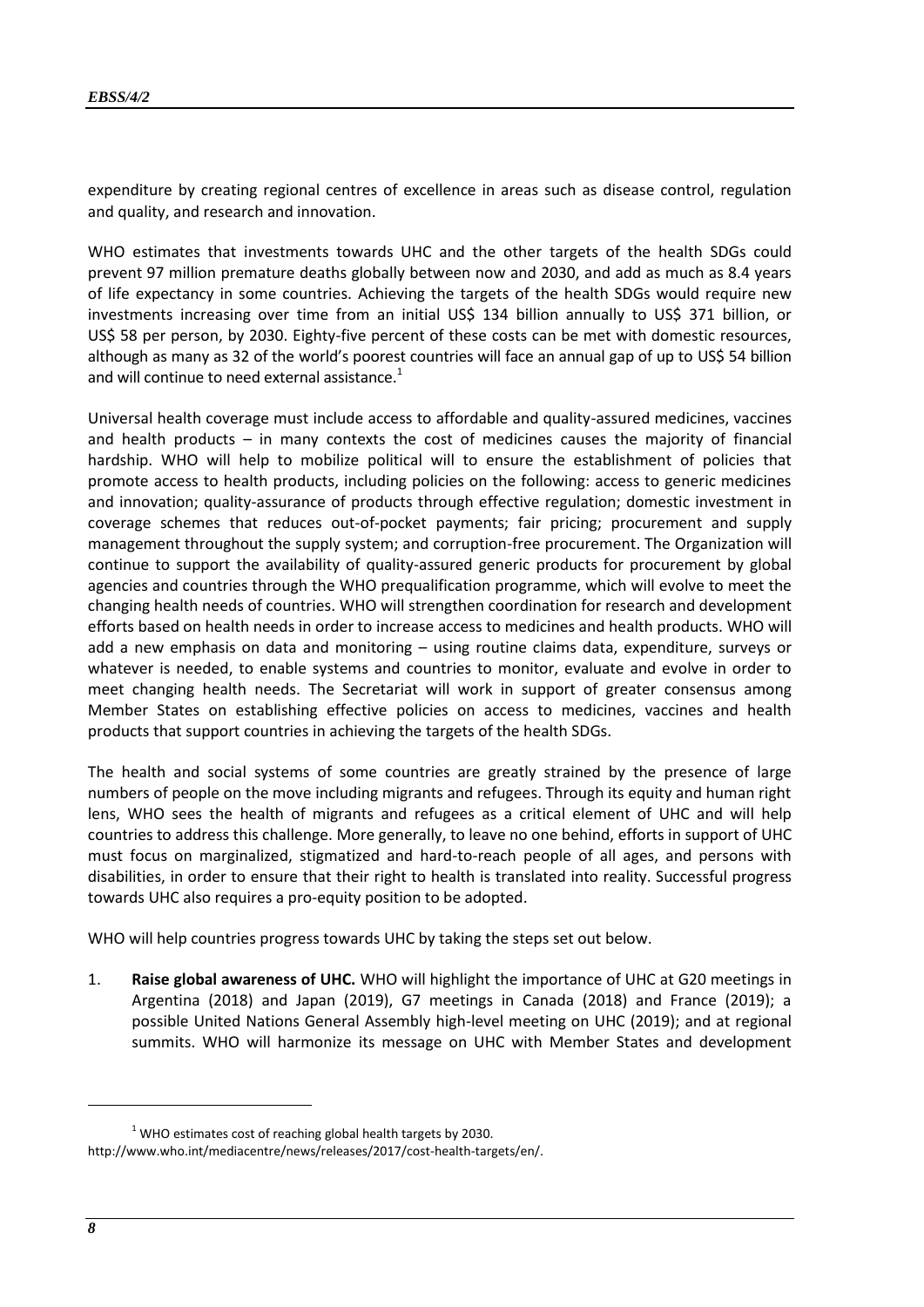partners and continue to foster the broad coalition on UHC, hosting the secretariat of the UHC2030 partnership jointly with the World Bank.

- 2. **Leverage domestic investment.** By fostering citizens' participation, civil society dialogue and by interacting with governments including parliamentarians, finance ministers, and Heads of State, WHO will advocate for domestic investment in the health workers, infrastructure, supply chains, services and information systems that underpin the health sector, including by providing evidence of the broad benefits of such investment.
- 3. **Measurement, evaluation and learning.** WHO will support capacity-building in countries to track UHC indicators at country level and collate these data in order to track progress towards the global UHC targets above. The Secretariat will share benchmarking data with countries and produce case studies of country progress towards UHC so that countries can learn from their peers. Data will be disaggregated to enable progress to be measured on gender equality and health equity. WHO will use country profiles as a basis for its policy dialogue with countries.
- 4. **Strengthen country office capacity.** WHO will increase its country office capacity to support countries in developing UHC policies through expansion of the UHC partnership. Country teams of health systems experts will leverage WHO's expertise in governance, financing, health workforce, quality and safety, access to medicines, digital health, ageing, workplace health, gender, equity and rights, and in relation to specific diseases and interventions. These teams will be coordinated by the respective WHO country office and include other relevant partners according to the country's preference.
- 5. **Health SDGs.** The Secretariat will help countries make progress on the targets listed in WHO's third strategic priority below, which provide ways to translate UHC efficiently and effectively into health impact.

#### **Health emergencies – 1 billion more people made safer**

WHO's second strategic priority is to:

- build and sustain resilient national, regional and global capacities required to keep the world safe from epidemics and other health emergencies; and
- ensure that populations affected by emergencies have rapid access to essential life-saving health services.

Success will be measured against the following target which aims to make at least 1 billion more people safer from the direct impact of health emergencies and thereby reduce the global risk of further spread and impact. The target will measure the incremental progress made by all countries towards achieving core capacities of the International Health Regulations (2005).

#### • **1 billion more people made safer**

Every country is vulnerable to epidemics and emergencies – the risk is universal. Early detection, risk assessment, information-sharing and rapid response are essential to avoid illness, death and economic losses on a large scale. However, not all countries have the same health emergency risk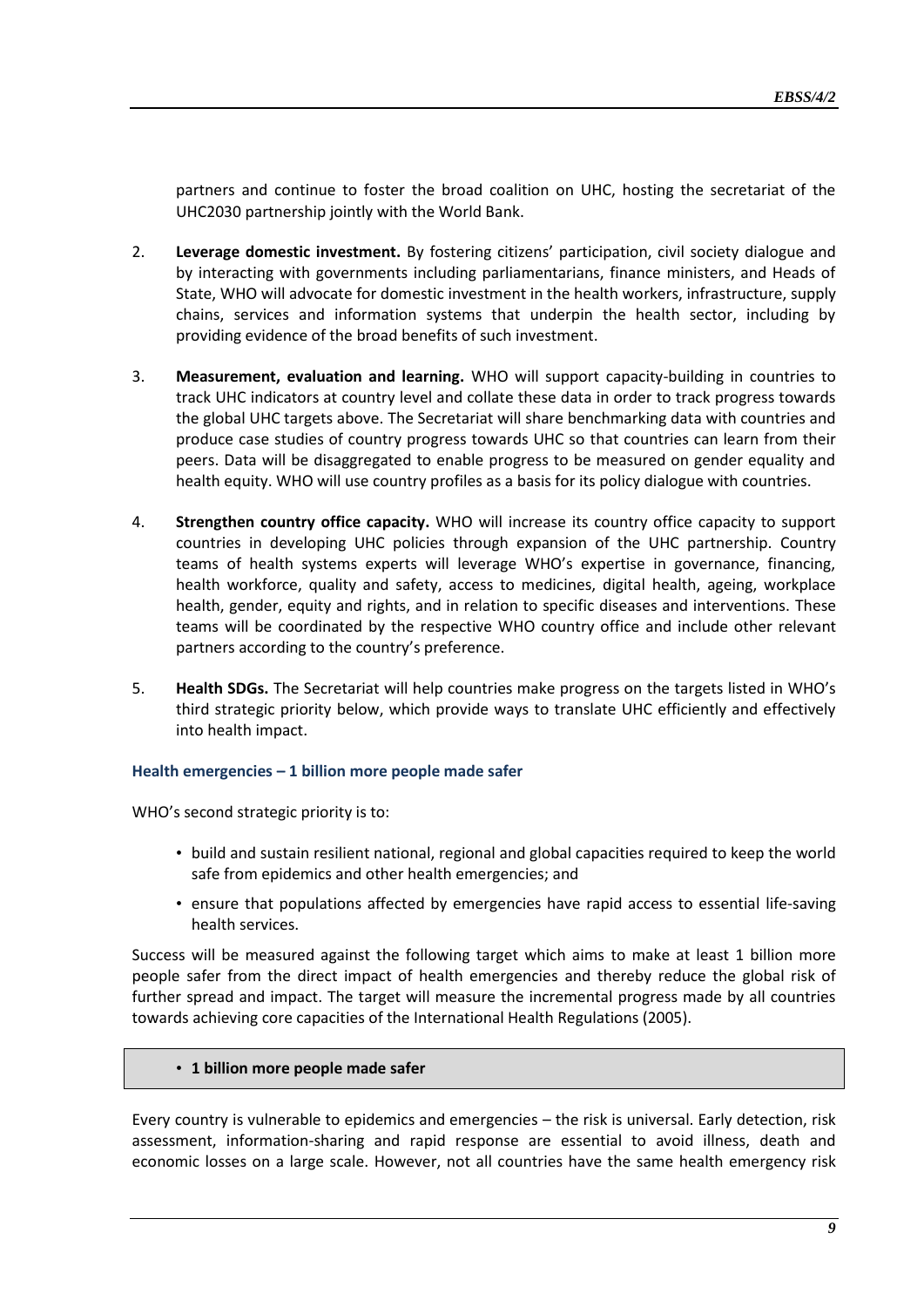management capacities. The world is only as safe as its most vulnerable setting. Making 1 billion more people safer makes us all safer. In today's interconnected world, we are only as safe as our weakest link. WHO's approach to keeping the world safe is reflected in SDG 3.D (strengthen the capacity of all countries, in particular developing countries, for early warning, risk reduction and management of national and global health risks).

Global health security is a collective responsibility. The Secretariat will work with Member States and partners to increase health emergency risk management capacities across all phases of emergency preparedness and response through implementation of the International Health Regulations (2005) and the Sendai Framework for Disaster Risk Reduction.

The Organization will work collaboratively to progressively strengthen the capacity of national authorities and local communities to manage health emergencies by taking an all-hazards approach and by building strong public health oriented and people-centred health systems, institutions and networks. Improved national action plans and critical core capacities − in response to after action reviews, and self- and external assessment, and tested through simulations − serve to better protect populations at local, national and global levels.

Stronger and more resilient national systems will be backed by the regional and global alert and response mechanisms that will provide early warning and coordinate the international support required to contain and mitigate the impact of health emergencies. WHO will also work closely with partners to identify and coordinate the research, development and innovation to better detect, prevent and respond to new and emerging diseases.

In addition, WHO aims to serve the most vulnerable, particularly in fragile and conflict-affected countries. These countries account for a large proportion of high-impact epidemics and unmet SDG need. Populations that have been displaced are especially vulnerable. The Secretariat will work with national authorities and partners to ensure availability of essential life-saving health services to the people most in need.

In these settings WHO will focus on preventing health system collapse, maintaining critical services and rebuilding the health systems after crises and conflicts. This challenge brings health emergencies and UHC closely together. Health emergencies are compounded by the weakness and fragility of the very health systems that need to be ready with the capacity to prevent, prepare for, detect, respond to and recover from such emergencies. Health emergencies weaken health systems and weak health systems amplify health emergencies. WHO will track the impact of its emergency response work in affected countries by measuring access to and delivery of interventions.

WHO's approach to health emergencies is described in the results framework of the health emergencies programme.<sup>1</sup> It ensures that:

• populations affected by health emergencies have access to essential life-saving health services and public health interventions;

<sup>&</sup>lt;sup>1</sup> Se[e http://www.who.int/about/finances-accountability/funding/financing-dialogue/emergencies-programme](http://www.who.int/about/finances-accountability/funding/financing-dialogue/emergencies-programme-results-framework.pdf)[results-framework.pdf](http://www.who.int/about/finances-accountability/funding/financing-dialogue/emergencies-programme-results-framework.pdf) (accessed 20 October 2017). The list in the text is updated for the Programme budget 2018–2019.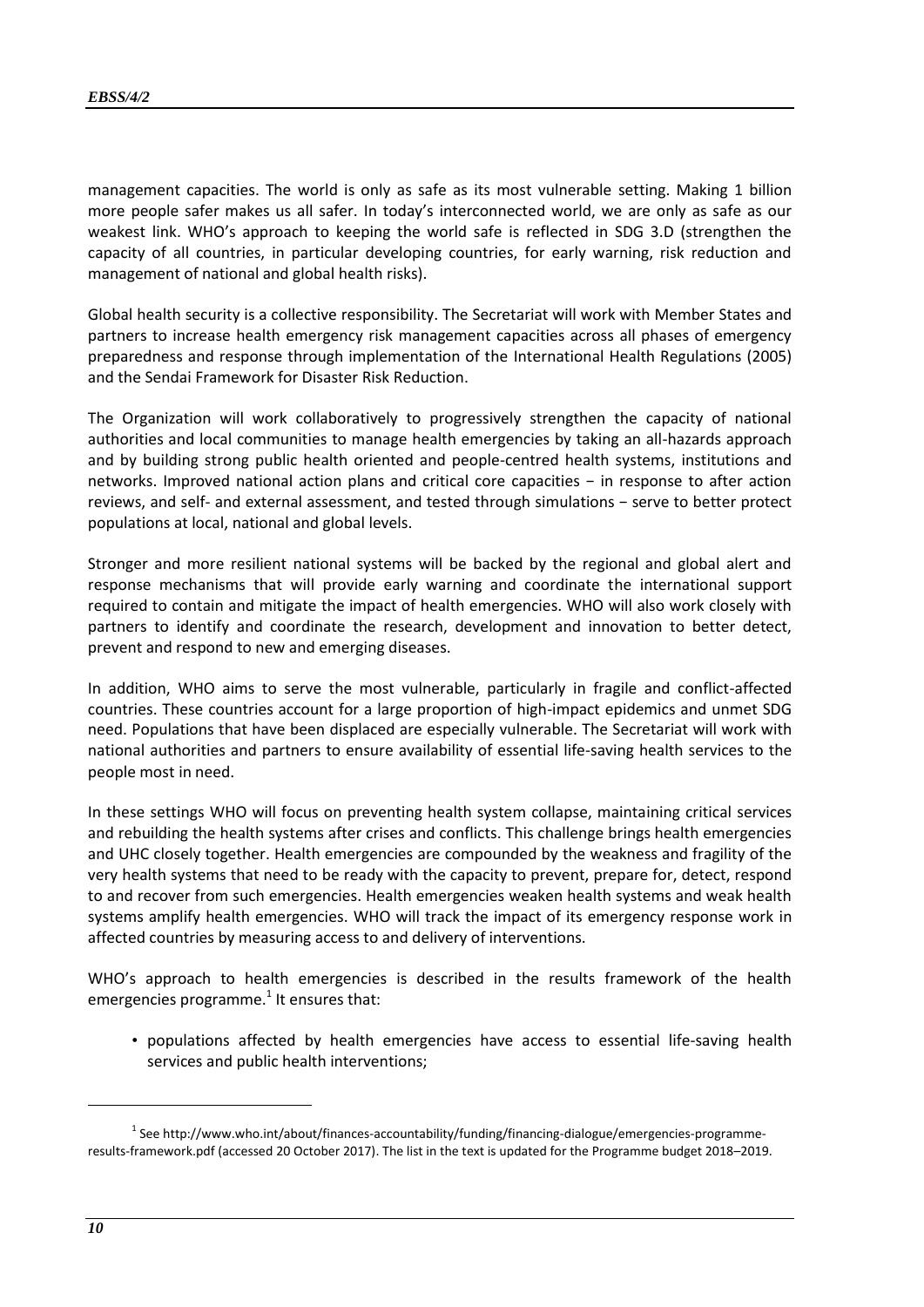- all countries are equipped to mitigate risk from high-threat infectious hazards;
- all countries assess and address critical gaps in preparedness for health emergencies, including in core capacities under the International Health Regulations (2005) and in capacities for all-hazard health emergency risk management;
- national health emergency programmes are supported by a well-resourced and efficient WHO Health Emergencies Programme.

When polio has been eliminated, surveillance will have to continue - although not through a dedicated and sometimes stand-alone system for acute flaccid paralysis. The resources that were used to ensure that all acute flaccid paralysis cases were reported during the eradication initiative are being scaled back globally, with a particular impact on the States with fragile or failed health systems where most of these resources had been deployed. In these settings, polio resources have been strengthening the overall health system, ensuring broader surveillance and response capacity for other outbreaks and emergencies. The risk that already fragile health systems will be further weakened in the context of the polio transition must be carefully managed. WHO will identify those countries, and areas within countries, where the withdrawal of polio eradication resources could substantively weaken a national health system's capacity to detect and respond to emergencies. On the basis of these analytics, the Secretariat will work with the country and its partners to establish a sustainable solution in order to maintain critical capacities as a foundation for managing threats and emergencies and rebuilding this aspect of the health system.

#### **Health priorities – 1 billion lives improved**

While the entire draft GPW 13 is based on the SDGs, the third strategic priority is to support countries to drive progress towards health in relation to specific SDGs.<sup>1</sup> Health is in all the SDGs and the SDGs form the basis not only of this priority but of GPW 13 overall. Nevertheless, specific targets can be identified to focus and prioritize WHO's work. Although this priority identifies specific targets across several SDGs (including but not limited to SDG 3 on healthy lives and well-being), WHO will touch all the SDGs through multisectoral action. Success will be measured by the following overall target which is modelled by adding together the more specific targets detailed below.

#### • **1 billion lives improved**

-

WHO will support countries in attaining the health-related SDGs, focusing on specific targets in four priority areas:

#### **1. Women, children and adolescent health**

- o Reduce maternal deaths (maternal mortality ratio) by 50%
- o Reduce the rate of under-five child deaths by 30%
- $\circ$  Increase degree to which contraceptive demand is satisfied through modern methods by 10%

 $^1$  SDG indicators: global indicator framework for the Sustainable Development Goals and targets of the 2030 Agenda for Sustainable Development [\(https://unstats.un.org/sdgs/indicators/indicators-list/,](https://unstats.un.org/sdgs/indicators/indicators-list/) accessed 20 October 2017).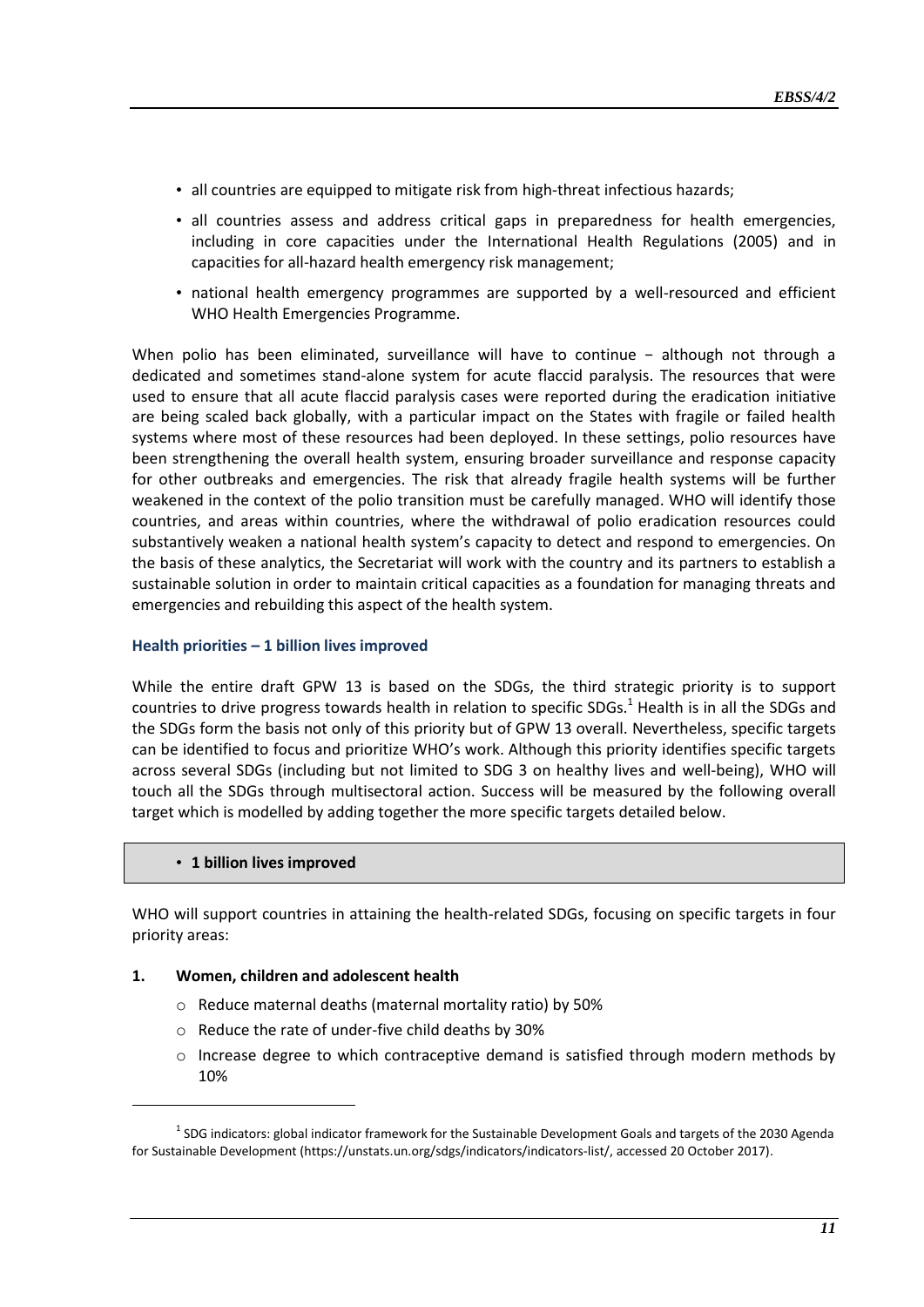- o Increase coverage of cervical cancer vaccine by 40 percentage points
- $\circ$  Increase the proportion of children under 5 who are developmentally on track in health, learning and psychosocial well-being by 15%
- o Reduce the number of children under-five who are stunted by 35%
- o Reduce childhood wasting by 35%
- $\circ$  Decrease the prevalence of physical and/or sexual violence perpetrated by an intimate partner by 10%

# **2. HIV, tuberculosis, malaria, hepatitis, neglected tropical diseases, antimicrobial resistance and polio**

- o At least 1 million fewer new HIV infections per year
- o Reduce deaths from tuberculosis by 50%
- o Reduce malaria deaths by 50%
- o Prevent half a million deaths per year from hepatitis B and C virus related liver disease
- o Eliminate at least one neglected tropical disease in 35 countries
- o Eradicate polio: zero cases of poliomyelitis caused by wild poliovirus or circulating vaccinederived poliovirus
- o Increase coverage of treatment for multidrug- and rifampicin-resistant tuberculosis to 80% of estimated incidence
- o Reduce the percentage of deaths from sepsis related to antimicrobial-resistant pathogens by 10%

#### **3. Noncommunicable diseases (NCDs), mental health, substance use, road traffic injuries**

- o Reduce tobacco use by 25%
- o Reduce harmful alcohol use by 10% (per capita consumption)
- $\circ$  Keep the levels stable for overweight (including obesity) in children and adolescents
- o Eliminate industrially produced trans fats
- o Reduce prevalence of raised blood pressure by 20%
- $\circ$  Increase service coverage for severe mental health disorders by 40 percentage points
- o Reduce road traffic fatalities by 20%

#### **4. Health effects of climate change and environment**

- o Provide access to safe drinking water for 1 billion people
- o Provide access to safe sanitation for 800 million people
- o Reduce the mortality rate from air pollution by 5%
- $\circ$  Reduce the number of people in low- and middle-income countries served by hospitals without reliable electricity, basic water, and sanitation services, by 40–50%
- o Double the amount of climate finance for health protection in low- and middle-income countries
- o Reduce mortality from climate-sensitive diseases by 10%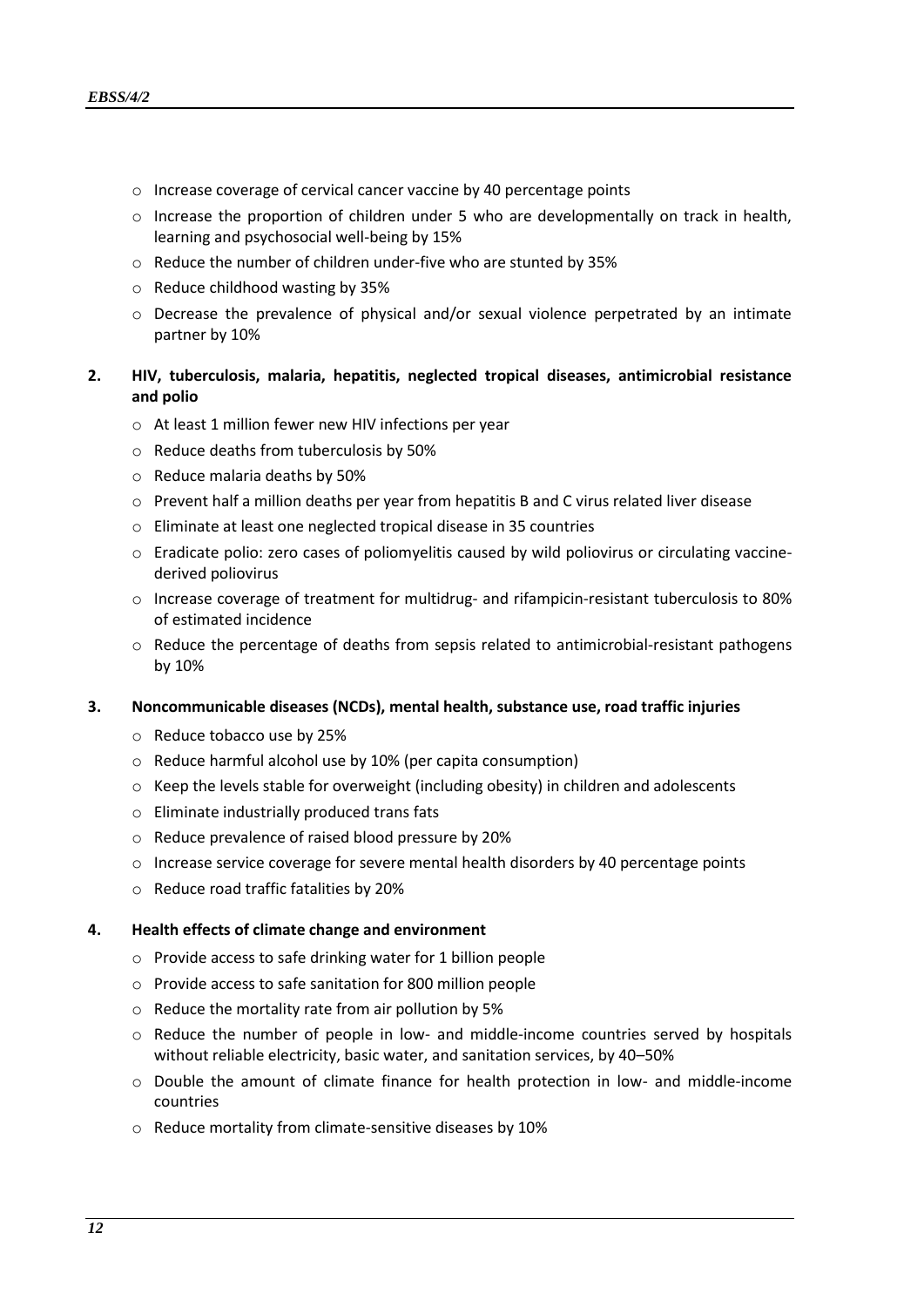More detailed information on these targets, including WHO's contribution towards achieving them, is provided in the WHO Impact Framework.<sup>1</sup> This selection of SDG targets reflects "winnable battles", defined as "public health priorities with large-scale impact on health and known effective strategies to address them."<sup>2</sup> The targets were derived through a bottom-up process by engaging WHO programmes themselves. These are the areas where WHO can be most useful to countries. No country will be able to focus on every target, but every country will need to focus on some of them.

In order to address current existential threats to human survival and flourishing, one issue in each area will become a flagship initiative:

- climate change in small island States
- antimicrobial resistance
- noncommunicable diseases, including mental health
- human capital, including early child and adolescent brain development

These areas were selected because they represent existential threats and trillion dollar problems. Flagship status means that they will each have a joined up, horizontal, platform approach across WHO. They will also be the focus of elevated political attention, multisectoral action, and partnerships. WHO will periodically review the SDG targets and flagship initiatives in light of evidence of what is working and where opportunities lie, and adjust its strategy accordingly.

# *Strategic shifts – how WHO will contribute*

Underlying these strategic priorities will be WHO's key strategic shifts: stepping up global leadership, driving impact in every country, and focusing global public goods on impact.<sup>3</sup>

# **Step up global leadership**

-

*WHO will advocate for health at the highest political level***.** WHO will promote the vital role of health in human development at all levels of government. WHO will also engage with civil society and cooperate closely with global health actors. Global leadership also requires a high degree of

<sup>&</sup>lt;sup>1</sup> Please see: [http://www.who.int/about/gpw-thirteen-consultation/en/.](http://www.who.int/about/gpw-thirteen-consultation/en/)

 $<sup>2</sup>$  US Department of Health and Human Services, Centers for Disease Control and Prevention. "Winnable Battles:</sup> Final Report." March 30, 2017 ([https://www.cdc.gov/winnablebattles/index.html,](https://www.cdc.gov/winnablebattles/index.html) accessed 20 October 2017).

<sup>3</sup> WHO's Twelfth General Programme of Work, 2014−2019 identified six functions. These are listed below and in brackets we show how they map onto GPW 13: 1. Providing leadership on matters critical to health and engaging in partnerships where joint action is needed [see GPW 13 section "Step Up Global Leadership"]; 2. Shaping the research agenda and stimulating the generation, translation and dissemination of valuable knowledge [see GPW 13 section on innovation]; 3. Setting norms and standards, and promoting and monitoring their implementation [see GPW 13 section on Global Public Goods – normative guidance and agreements] ; 4. Articulating ethical and evidence-based policy options [in GPW 13 this is a part of the policy dialogue with countries on the basis of global public goods]; 5. Providing technical support, catalysing change, and building sustainable institutional capacity [in GPW 13 this is the technical assistance modality in fragile States]; and 6. Monitoring the health situation and assessing health trends [in GPW 13 this is the section on data].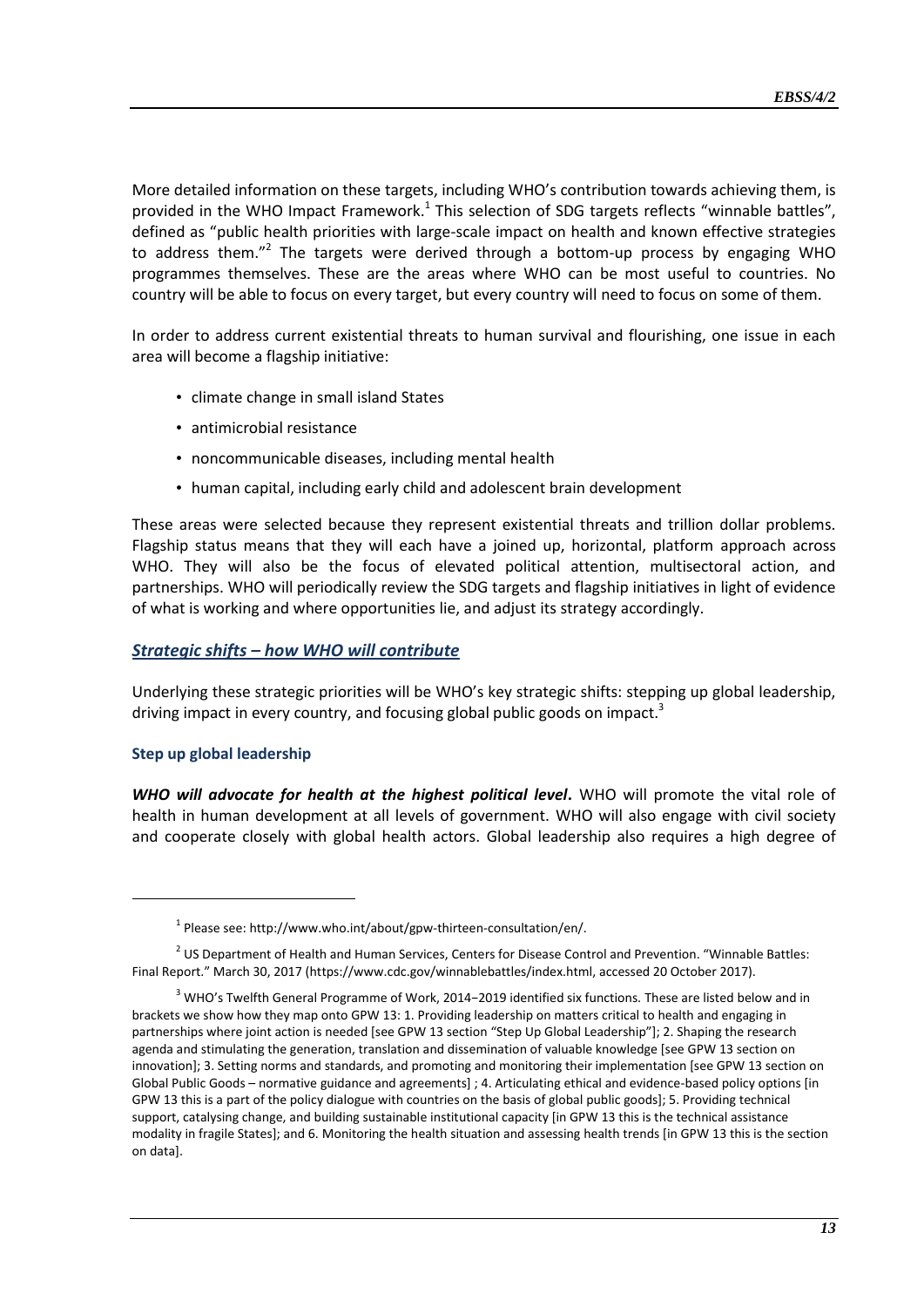teamwork across the three levels of the Organization: the Global Policy Group and Regional Committee Meetings during 2017 have been exemplary in this regard.

WHO will strengthen its public voice and – based on scientific evidence of what works – advocate for progress especially in areas of particular importance identified in GPW 13: UHC, health emergencies and flagships – human capital, antimicrobial resistance, NCDs and climate change. WHO will also speak up against practices that are harmful to health, and against organizations and industries whose actions are similarly harmful. WHO will therefore significantly strengthen its communications and advocacy function.

WHO's work on health coverage, health emergencies and health priorities is both technical and political. Health is the subject of high-level political discussions in a growing range of political forums from the G20 to the United Nations Security Council. While WHO is a Member State organization, governance is no longer the exclusive preserve of health ministries or even governments. A range of political and policy interests are negotiated by a dense network of alliances and coalitions, involving nongovernmental organizations, philanthropic foundations, and private entities. Outreach to such actors is critical for WHO's work. WHO will work to include health in global political bodies such as G20, G7, BRICS, and with regional political bodies and their leaders. As an active member of the United Nations Development Group and United Nations Office for the Coordination of Humanitarian Affairs (UNOCHA), WHO will continue to strengthen links with its United Nations partners.

*Multisectoral action.* Since key determinants of health (e.g. income, education and environment) lie outside the health sector, WHO can only work towards health coverage, health emergencies and the health SDGs by engaging sectors beyond health. Multisectoral action is also critical to success in advancing the flagships of human capital, antimicrobial resistance, noncommunicable diseases and climate change. In addition to the specific targets across SDGs, WHO's multisectoral action is the pathway through which WHO addresses all 17 SDGs. WHO's history of working across sectors has shown results in: access to medicines; trade in unhealthy products; new financing instruments for global health; recognition of the human health impacts of climate change; and reductions in NCD risk factors. The United Nations reform agenda should enable WHO to work even more effectively with non-health sectors at the country level to address climate change, environment, and other factors that have a major impact on health. WHO will forge multisectoral partnerships to reach the health SDGs.

Approaches to promote multisectoral action include: (a) empowering health actors (i) to effectively engage in and "negotiate for" health in these other sector policy processes, i.e. promoting "health in all policies" and whole-of-government approaches from local to global level, and (ii) to engage in high-level policy dialogue and policy coherence; (b) shifting the focus (and locus) of governance for health, well-being, health inequalities and their determinants more upstream, i.e. at the level of health determinants that are influenced by sector policies and strategies; and engaging with other sectors and actors in view of their recognition of the value in pursuing their agendas in a manner that takes into account health benefits and harms within populations; (c) engaging Heads of States in championing a coherent multisectoral agenda, addressing the main determinants of health in their countries; (d) supporting massive scaling-up of private and public sector investments in primary prevention; (e) emphasizing WHO action on practical guidance that supports actors and decisionmakers in making the right choices and interventions.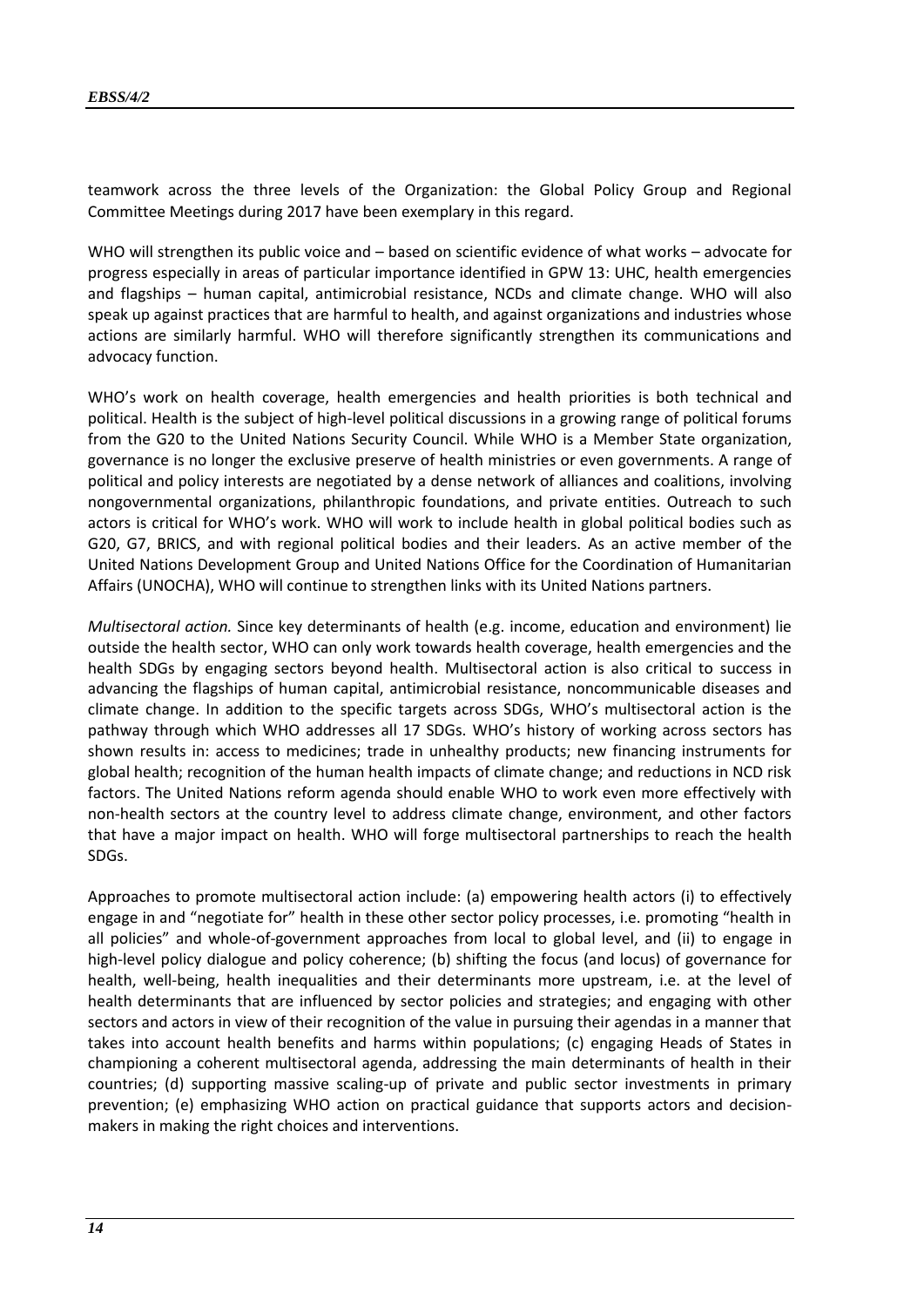*Gender equality, equity and rights.* Determinants of health include inequality, social status and gender. By basing GPW 13 on the SDGs, WHO commits to leave no-one behind. The right to health underpins all WHO's work. WHO will seize opportunities to advocate for SDG 5 targets on gender equality and empowering all women and girls, including advocating to "ensure universal access to sexual and reproductive health and reproductive rights, $"$ <sup>1</sup> as well as for the rights of people with disabilities, and marginalized groups, and for freedom from discrimination.<sup>2</sup> From a historical perspective, it is enlightening to re-visit the WHO Constitution to see how much foresight its founders showed with respect to human rights and social justice ("The enjoyment of the highest attainable standard of health is one of the fundamental rights of every human being without distinction of race, religion, political belief, economic or social condition"), social protection ("Governments have a responsibility for the health of their peoples which can be fulfilled only by the provision of adequate health and social measures") and social determinants ("to promote, in cooperation with other specialized agencies where necessary, the improvement of nutrition, housing, sanitation, recreation, economic or working conditions and other aspects of environmental hygiene"). These foundational values are as important today as they were more than 70 years ago. $3$ WHO will promote implementation of gender equality, equity and rights-based approach to health that enhances participation, builds resilience, and empowers communities to realize their right to health.

*Financing.* Financing for health, e.g. for UHC, is a political choice. The vast majority of resources for health originate from domestic sources. However, the extent to which governments allocate public resources varies significantly. Also, in several countries, more than half the domestic spending on health concerns individual, out-of-pocket expenses. As a result, hundreds of millions of people are denied access to essential health care simply because they cannot afford it. This is both a morally wrong way to finance health care and an economically inefficient one. By advocating with Heads of Government and fostering civil society dialogue, and by supporting evidence-based and resultsoriented budgeting, WHO will make the case for domestic investment in health that minimizes outof-pocket expenses and reduces catastrophic expenditures on health. WHO will also use its leadership position and its convening power to call for an adequate, continued and predictable official development assistance and humanitarian funding for health.

#### **Drive impact in every country**

*WHO will place countries squarely at the centre of its work.* This strategic shift is the epicentre of GPW 13; successful implementation of the GPW depends on it. Building on the discussions at the six regional committees, the Organization's approach will be much more closely tailored to different country contexts. WHO will take operational action in a limited set of highly fragile, vulnerable and conflict-affected States such as (at the time of writing), Iraq, Syrian Arab Republic and Yemen. In a larger set of countries, WHO will strengthen its technical assistance capacity and strategic advisory function, supporting governance in institution building and the strategic development of high

1

<sup>2</sup> WHO is a signatory to the Agenda for Zero Discrimination in Health Settings

[\(http://www.who.int/hrh/news/2017/zero\\_discrimination-in-health-care/en/,](http://www.who.int/hrh/news/2017/zero_discrimination-in-health-care/en/) accessed 20 October 2017).

 $<sup>1</sup>$  SDG target 5.6.</sup>

<sup>&</sup>lt;sup>3</sup> Constitution of the World Health Organization (1946) [\(http://apps.who.int/gb/bd/PDF/bd48/basic-documents-](http://apps.who.int/gb/bd/PDF/bd48/basic-documents-48th-edition-en.pdf#page=1)[48th-edition-en.pdf#page=1,](http://apps.who.int/gb/bd/PDF/bd48/basic-documents-48th-edition-en.pdf#page=1) accessed 20 October 2017).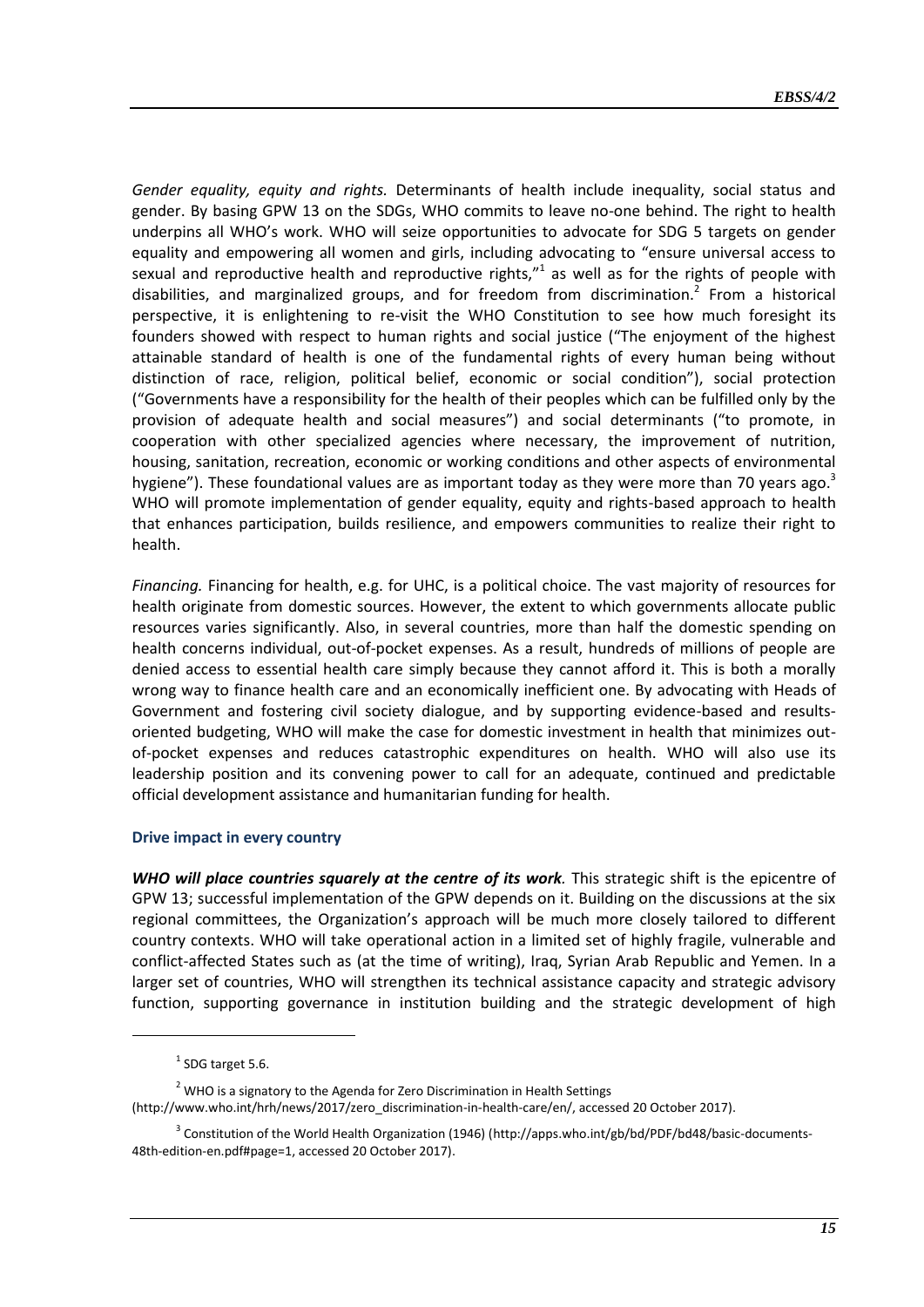performing health systems. In all countries, it will engage in policy dialogue on: the continuous evolution and increased investments in health systems, continuous innovation and the sharing of best practices. Policy dialogue, tailored to country needs, is the basis for WHO's collaboration with countries. WHO will also provide strategic support to countries where needed. In a subset of the countries concerned, WHO will also provide technical assistance. In countries receiving technical assistance, where needed, WHO will also provide service delivery. In addition to the Director-General, the Regional Directors will guide the implementation of this critical strategic shift.

WHO's country offices must be fit for purpose and their focus, capacity and operating model differentiated by country context. In principle, WHO's country footprint is a key comparative advantage, however, to ensure the implementation of the GPW 13, WHO's country presence requires a major shift. Country strategies should become more demand-driven and the level of programmatic, financial, administrative and management autonomy at country level must be increased for effective delivery, particularly in settings where WHO has a substantive service delivery or technical assistance role. WHO representatives must be highly skilled to serve as WHO's health ambassadors, leaders and managers, combining technical expertise, programme management, advocacy, resource mobilization, and diplomatic skills.

In line with the Secretary-General's focus on reform of the United Nations development system, WHO will enhance its engagement with and work within the United Nations family in support of individual countries. WHO will continue to participate in the implementation and monitoring of different aspects of the Quadrennial Comprehensive Policy Review.<sup>1</sup>

WHO will take a differentiated approach to countries based on their capacity and vulnerability, in line with the broad modalities described below.

*Policy dialogue partner.* Building on its normative functions, WHO will strengthen its role in driving policy dialogue in all Member States. The focus and topics of this policy dialogue will vary depending on the maturity of the health system and other relevant country profile data. In very high performing health systems this dialogue is likely to focus on innovations and building health systems of the future that can then again be used to support and inspire other countries striving for excellence. In order to maximize effectiveness, WHO will focus the dialogue around country needs as well as relevant global themes and, where WHO has a permanent presence, better tailor its expertise incountry. As a trusted source of knowledge and data WHO will effectively support and advocate for policy actions in line with global priorities.

St*rategic supporter.* This is a modality the Secretariat will use in many Member States which have maturing and already fairly resilient health systems in place, but which seek to maximize their robustness and systems performance in terms of health results, equity and financial sustainability. An example of strategic support would be the task teams on UHC described above. Strategic support will be delivered through in-country national-level presence, subregional offices or direct support from regional offices or headquarters, depending on the context.

 $^1$  Se[e http://www.who.int/un-collaboration/system-improvement/qcpr/en/,](http://www.who.int/un-collaboration/system-improvement/qcpr/en/) accessed 20 October 2017).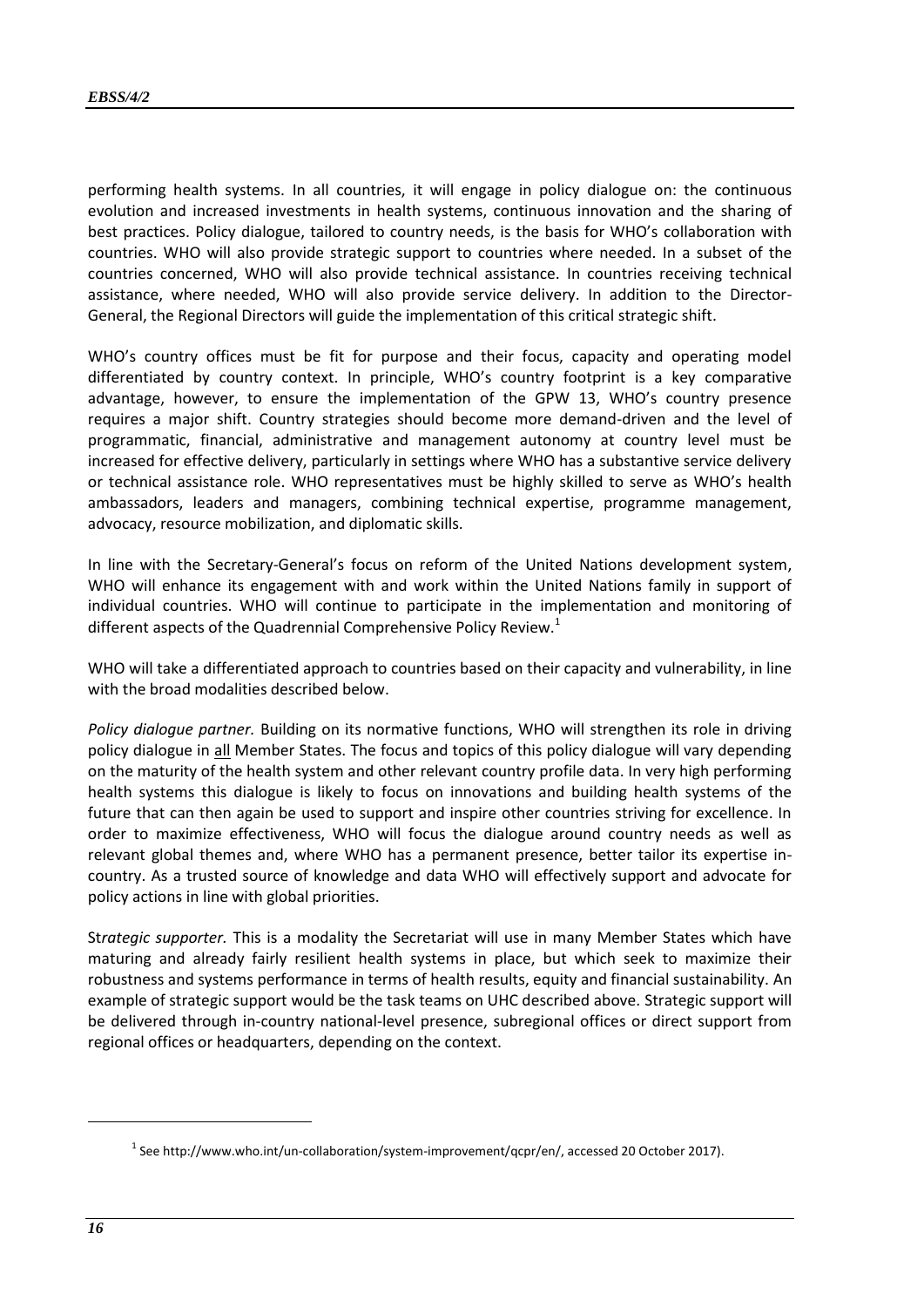*Technical assistance partner.* This is a modality that WHO will use, tailored to country needs, in settings of weak health systems and moderate to high vulnerability. Many of the 45−50 States concerned will also have recurring acute crises to manage and/or ongoing protracted crises at a subnational level. In many of these countries, WHO will be coordinating health clusters and humanitarian response plans. WHO will also be acting as a hands-on technical assistance partner working side-by-side with the government and in tight collaboration with other partners to identify, respond to and overcome key bottlenecks, attract sufficient financing and build more robust institutions over time. WHO may, exceptionally and for short periods, have to serve as provider of last resort as more robust solutions are established. WHO's assistance in such settings would be delivered through a combination of national and, where appropriate, subnational presence.

*Service delivery partner.* This is a modality that WHO will use in some 10 States (a very limited subset of the 45−50 States referred to above) which are characterized by extreme fragility, vulnerability and large-scale conflict. It is the modality already agreed by Member States in relation to the WHO Health Emergencies Programme and is the role currently being played by WHO in certain countries, but also will include the other modalities listed above. Sometimes it is the whole country, sometimes just part of the country that requires a direct service delivery mode as provider of last resort. Service delivery includes coordination of the health cluster and direct provision of services and supplies. WHO would operate through a combination of national and substantive subnational presence in such settings. In these settings coordination among United Nations agencies is particularly important.

# **Focus global public goods on impact**

A critical prerequisite for effective differentiated action at country level is global (and regional) public goods, including effective normative guidance and agreements, innovation and data. They are the platform based on which interventions tailored to specific country contexts can happen.

*WHO will strengthen its role in providing global public goods.* WHO is unique among global health organizations in its normative mandate, which is a key source of its authority and comparative advantage. WHO's Framework Convention on Tobacco Control, the International Health Regulations (2005), and the Pandemic Influenza Preparedness Framework are unique instruments in global health governance. Key to improving WHO's role in this area is to ensure that global public goods are driven by country needs and deliver tangible impact at the country level.

The phrase "norms, standards and conventions" is used to denote a wide range of the global public goods provided by WHO, informed by country needs, but that benefit countries and partner organisations collectively rather than individually.<sup>1</sup> According to a recent evaluation of WHO's normative function, $2$  normative products could be categorized as follows.

• *Constitutional normative products* – conventions/regulations/regulatory recommendations approved by the Health Assembly or by an equivalent body (e.g. Codex Alimentarius Commission). Such products vary in form and substance. They are sometimes binding legal instruments. WHO adopts the normative products via its constitutional authority.

 $<sup>1</sup>$  See document EB130/5 Add.1.</sup>

<sup>&</sup>lt;sup>2</sup> Evaluation of WHO's Normative Function (July 2017). [http://who.int/about/evaluation/reports/en/.](http://who.int/about/evaluation/reports/en/)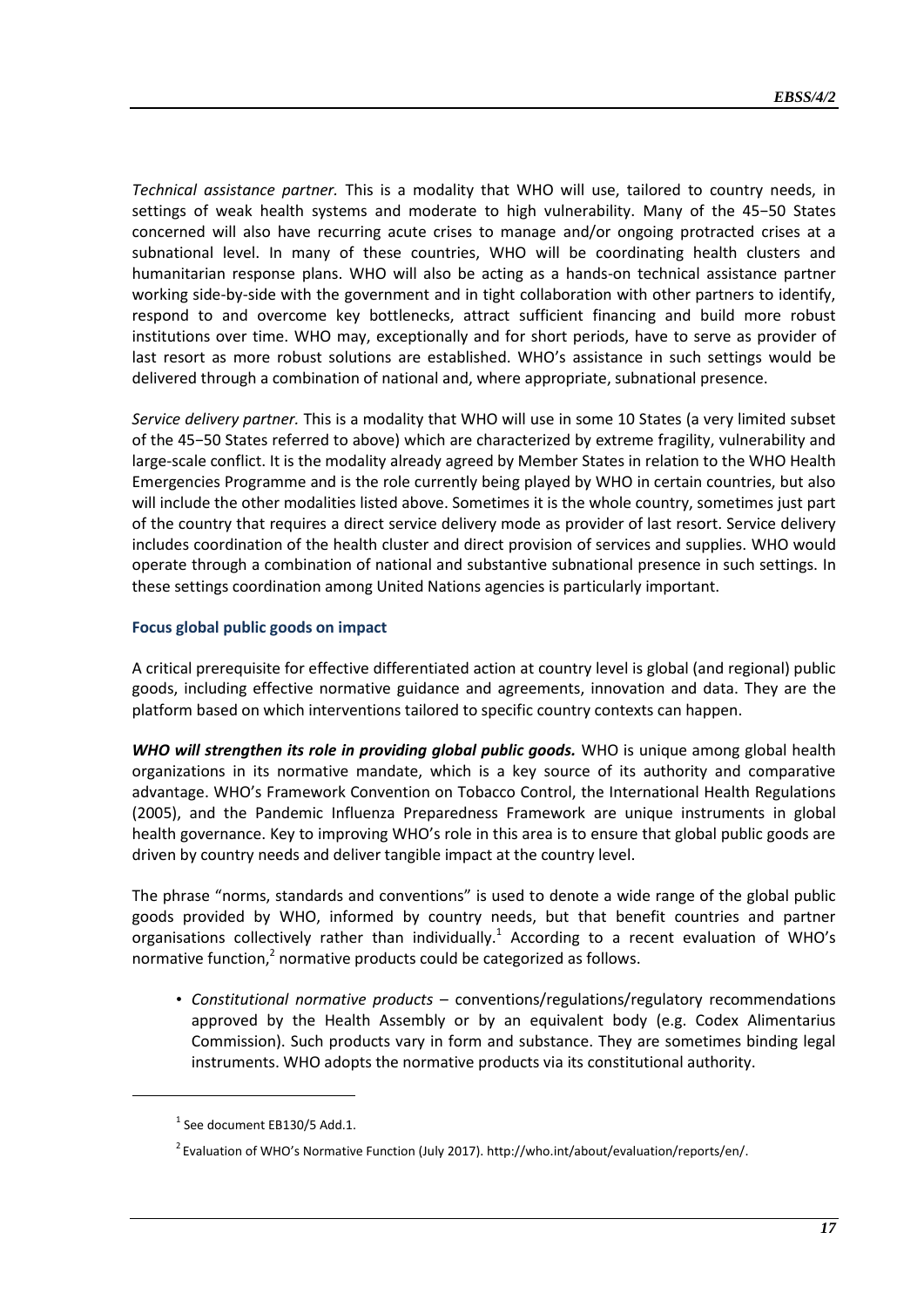- *Scientific and technical normative products* norms and standards set by the Secretariat for a broad range of thematic areas, based on scientific evidence and advice from leading technical experts.
- *Health trend assessments* − such as the annual *World Health Statistics*, *Global Burden of Disease*, *World Malaria Report*, *Maternal Mortality*, *Countdown 2015*.

Based on the recommendations of the evaluation of WHO's normative function, WHO will:

- prioritize normative products based on an assessment of demands and needs and WHO´s corporate priority of supporting the approach of driving impact in every country;
- establish guiding principles and quality assurance procedures for the design, formulation and dissemination/follow-up of all normative products (all normative products, including strategies, road maps and global action plans will be based on agreed standards and reviewed independently, as is the case for technical guidelines); and
- standardize and streamline systems and plans for monitoring and evaluation, and shift focus from assessing quality of normative products and their recommendations to documenting effects.

In addition, WHO will conduct foresight studies on new technologies which will require normative guidance like artificial intelligence, robotics, gene editing, and big data which pose transformational opportunities, and in some cases perils, for health.

In sum, WHO will create fewer and better normative products that are more focused on country needs. Most importantly, and consistent with the overall theme of GPW 13, the measure of success will shift from production of a document or even its uptake, to the ultimate impact on human lives (which can be measured or, in the case of long term impact, modelled). This approach to normative work will require close cooperation with Member States.

*Data.* Data are an essential resource for Member States to achieve their goals and targets for UHC and the health SDGs. WHO's Constitution requests Member States to submit annual reports on health status and actions taken to improve health. $<sup>1</sup>$  The Secretariat has a critical role to support</sup> Member States in the effective collection, analysis, reporting and use of data. The Organization will focus on roles where it has a comparative advantage: setting standards for data collection; helping countries strengthen data collection systems; promoting data transparency; facilitating the use of data in decision-making; and promoting the use of data for global, regional and national accountability. In order to promote better evidence-based decision-making in Member States, WHO will undertake the following actions.

• *Set data collection standards and provide tools and support for diverse data collection platforms that are needed by Member States.* This will include maintaining the International Classification of Diseases, but also establishing best practice standards for measurement through different data systems of each critical health outcome and health system attribute

 $1$  WHO Constitution Articles 61-65 [\(http://apps.who.int/gb/bd/PDF/bd48/basic-documents-48th-edition](http://apps.who.int/gb/bd/PDF/bd48/basic-documents-48th-edition-en.pdf%23page=1)[en.pdf#page=1,](http://apps.who.int/gb/bd/PDF/bd48/basic-documents-48th-edition-en.pdf%23page=1) accessed 20 October 2017).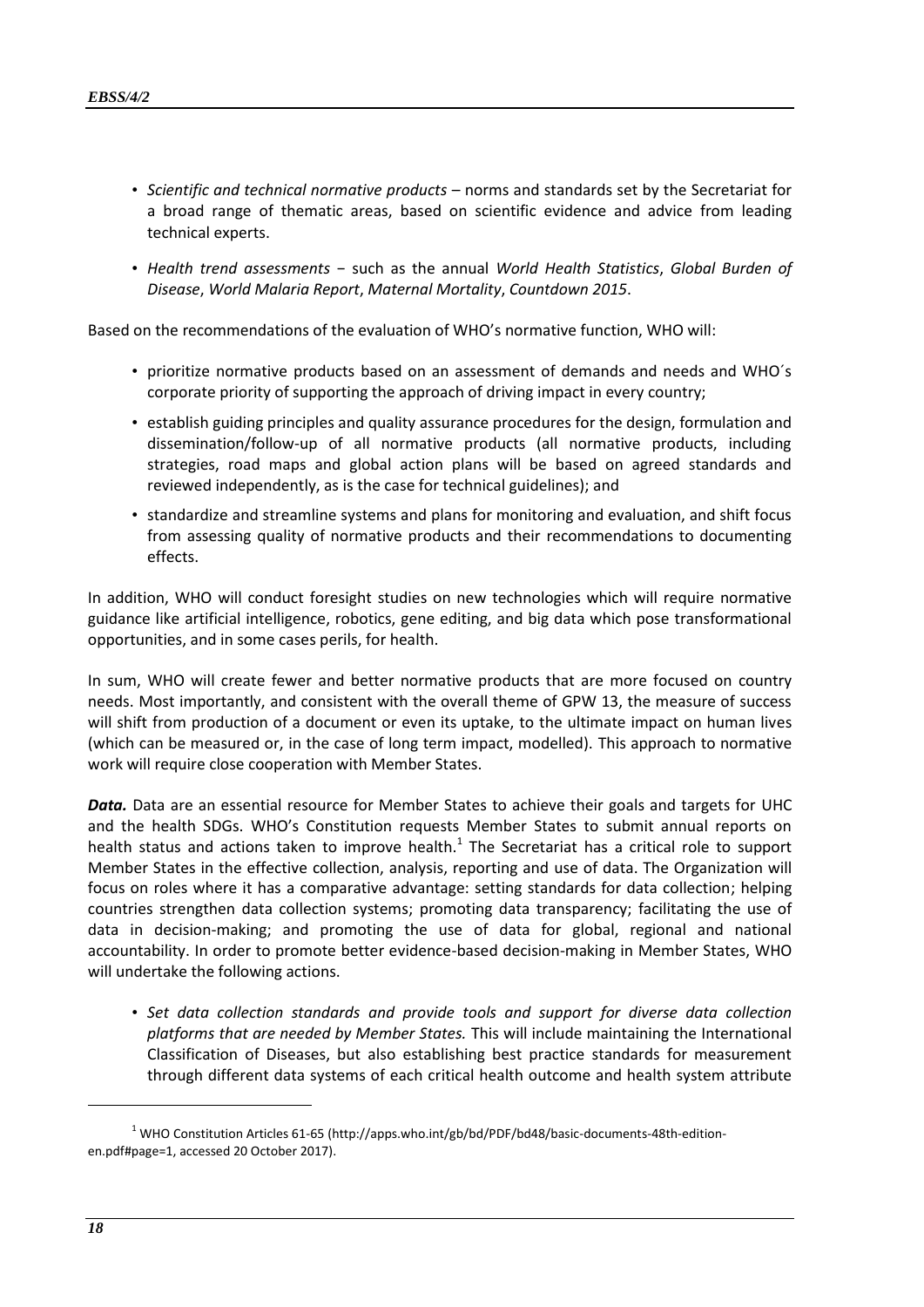including birth and death registration, household surveys, administrative health service systems, disease registries and surveillance systems. Standard setting will encompass assessment and understanding potential use of new data collection modalities such as satellite imagery, environmental sensors, and social media.

- *Provide technical assistance to countries to help them strengthen key data systems*. This will involve disease reporting, including profiles of antibiotic resistance, birth and death registration, chronic disease registries, hospital and clinic utilization data systems, electronic medical records, reimbursement claims data, and household surveys. Data systems will be strengthened with an aim to provide actionable information at the local level as well as regional and national aggregates. Technical assistance will also be provided on budget, expenditure and licensing information systems that provide details on health system financial resources and human resources.
- *Promote open reporting of health data by Member States and the Secretariat and support Member States' creation of transparent data warehouses for these data*. Detailed data and open reporting will take on enhanced importance given the focus in the SDGs on health equity. Open data is a global public good.
- *Promote strategic disaggregation of data to better inform programmes along gender, equity, and age group categories in surveys and routine data*. Identifying health inequalities and their drivers is essential for achieving health equity and improving programme delivery. Health information systems are the foundation for monitoring health inequality.
- *Catalyse investments by donor agencies, development banks and national governments in filling critical data gaps*. WHO will identify key gaps in data collection country by country needed to monitor UHC and the health SDGs. Reporting on data gaps will be used to draw attention to priorities for new data collection investments.
- *Work with relevant institutions, including academic institutions and networks, NGO and think*  tanks in the collection, analysis and strategic use of health information including the Institute for Health Metrics and Evaluation, the Global Burden of Disease Collaboration and Member States to report annually on the *Global Burden of Disease* in all Member States.
- *Ensure itself of the availability of data and metrics*. In this way, WHO will be able to measure its own performance in accordance with GPW 13 including trends in UHC, health emergencies and health SDG targets, and monitor the World Health Statistics.
- *Support Member States to improve their capacity to use data and analysis to inform national decision-making*. This work will focus both on developing analytical capacity in Member States and on the effective communication of data to decision-makers using data visualization and related tools.

*Innovation* – Innovation accelerates impact; makes what is impossible today, possible tomorrow; and can help reach those thought unreachable. It also provides a source of economic growth for countries. Innovations can arise using various approaches – science and technology, social, business or financial – and can come from anywhere – any geography, any sector. A key innovation challenge is in scaling – and doing so sustainably. Some innovations, especially those which are global in scope, require transformative improvements applicable to diverse, international contexts and users. Other innovations, such as those that are tailored to local settings, are more likely to persist when innovators who are closer to a problem leverage their insights to develop locally adapted solutions.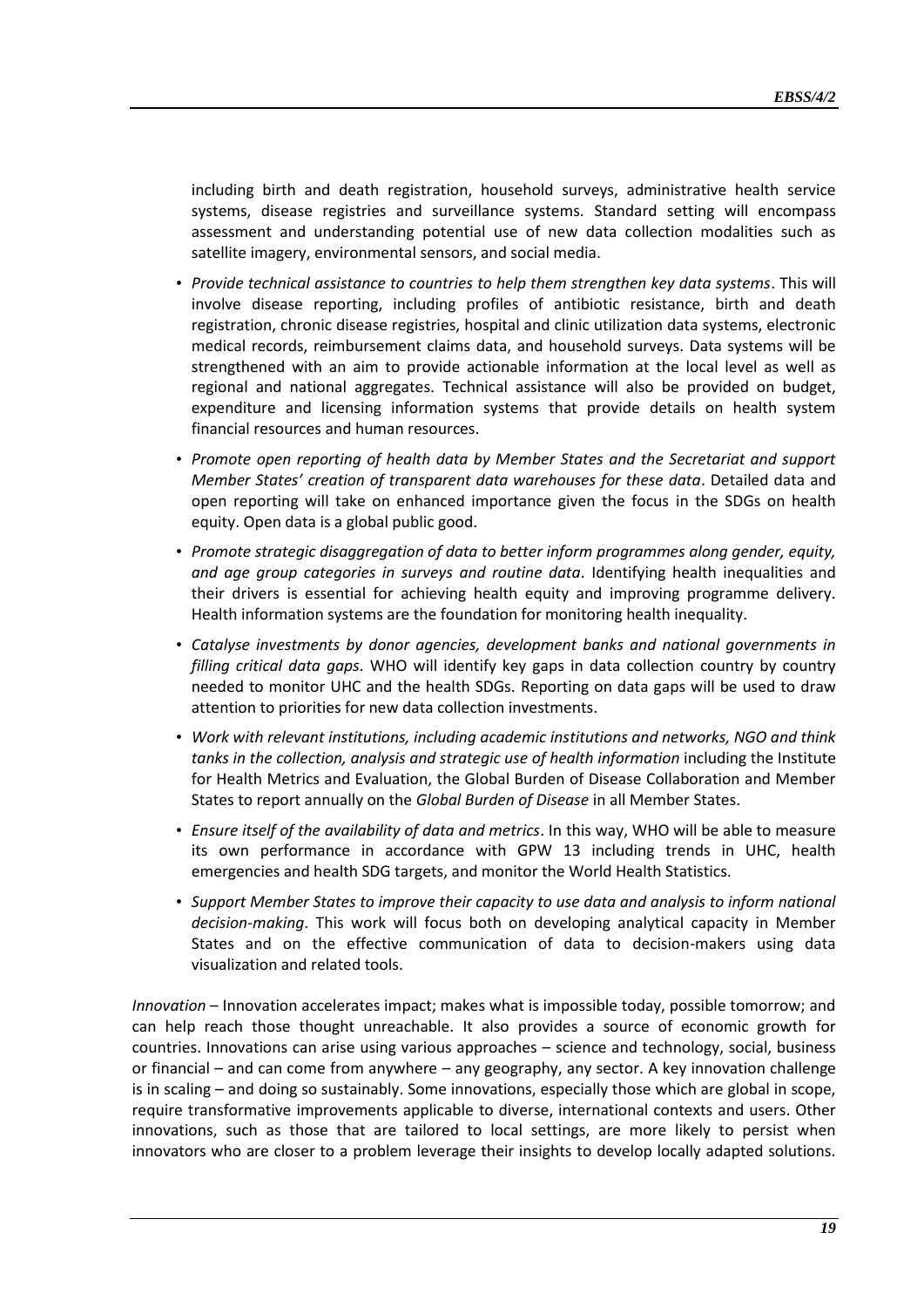Innovation requires risk-taking and the ability to tolerate (and mitigate) failures. As such, an organization's culture and leadership are core to the success of any innovations-focused programme.

WHO's most effective role, acting in its area of comparative advantage, is to address innovation barriers as facilitator: a "champion of champions" of innovation. In partnership with innovation funders and innovators, WHO will focus internally on:

**Connections** – linking pockets of innovation within the Organization to avoid redundancy and duplication, but also to catalyse the innovation process/culture and confidence in it.

**Capacities** – ensuring that building capacity within the Organization highlights and values innovative thinking.

**Culture** – building an action and impact-focused, innovation culture where ideas are valued, accountability is strengthened and formative failure is ok.

**Communication** – celebrating and highlighting innovations under way or achieved so as to reinforce the culture of innovation.

Externally, WHO will act in the following roles in which it has comparative advantage:

**WHO as an innovation identifier and connector.** The Organization will focus on linking with research and innovation funders and across the three levels of the Organization to leverage WHO's viewpoint as well as granular country insights. WHO can partner in shaping calls for innovations or grand challenges matched to specific, identified health-related needs and gaps, and aligned with the WHO strategic priorities. By ensuring buy-in from the end-user at the earliest stage, WHO can use its networks to maximize both opportunities for replication and scalability. WHO will, for example, cooperate with initiatives such as the Coalition for Epidemic Preparedness Innovations and the G20 Global Collaboration Hub on research and development on antimicrobial resistance, and also help coordinate partners as it does with the R&D Blueprint.

**WHO as an innovation catalyst.** Building on WHO's credibility, and the trust and convening power that it enjoys among governments, WHO can take a unique role in catalysing the scaling and sustainability of effective, health innovations. This will sometimes also require constructive engagement with the private sector, since government and private sector, often together, are the principal actors that scale innovation. WHO can also help synthesise evidence as innovations are tested and transition to scale to inform guideline development.

**WHO as an innovation amplifier.** Through its global reach and brand, WHO is in a position to profile and communicate important innovations for health. Communicating successes and lessons learned will be key to their further scaling and sustainability.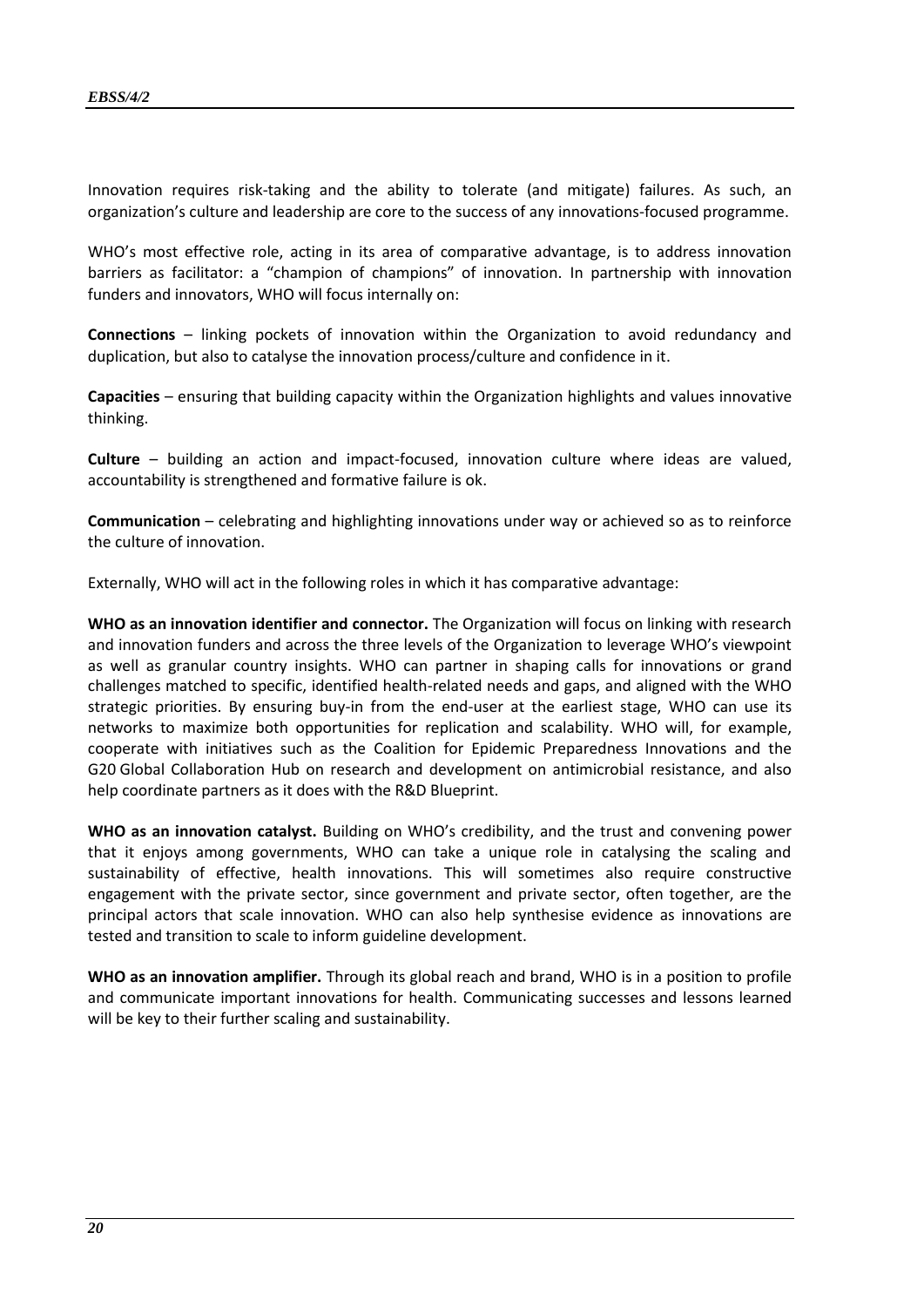# *Organizational shifts – how the WHO Secretariat will deliver*

Underlying the strategic priorities and shifts will be organizational shifts. Normally, these would be the purview of management; they are presented here principally for information. Implementation of these organizational shifts will be guided by the Global Policy Group which includes the Regional Directors, Deputy Directors General, and the Director General. The Group will oversee these potential shifts whose implementation will need to be prioritized and sequenced, and built on best practices across the Organization. The vision of success is of WHO as an organization that makes a measureable difference in the health of people at the country level.

#### **Measure impact to be accountable and manage for results**

WHO will monitor GPW 13 targets and produce regular scorecards. This focus on impact will require a meaningful account of WHO's contribution on each target and by each level of the Organization. As progress depends on many joint actions by WHO and its governmental, civil society and private sector partners, specific attribution to each party is less important than achieving impact and building confidence about the contribution of WHO to that mutual success. WHO's contribution is detailed in the draft GPW 13 and also in the accompanying WHO Impact Framework.<sup>1</sup> WHO will include qualitative country success stories in its scorecard and its results will be externally reviewed by an independent panel. Managing for results will require leadership at all levels to drive and recognize high performance. Quantitative and qualitative indicators will be used to assess progress on strategic priorities and on strategic and organizational shifts. This enhanced emphasis on tracking and measuring results may require changes in WHO's data architecture, strategy, and related staffing. Although global targets are provided in the GPW 13, tracking of data occurs at a country level, and burden of disease is often clustered in specific countries; therefore, country profiles and regional reporting of these global targets across the Organization will be key.<sup>2</sup>

#### **Reshape the operating model to drive country, regional and global impact**

In order to deliver on the strategic shifts described above, and especially the differentiated approach to drive impact tailored to country context, WHO's structures and operating model will need to be transformed. Key priorities include:

• "inverting the pyramid" to put countries at the centre by ensuring that WHO's role at the country level is clearly defined and that planning, budget allocation and deployment of human resources is carried out by country rather than programme area;

 $^{1}$  Please see: [http://www.who.int/about/gpw-thirteen-consultation/en/.](http://www.who.int/about/gpw-thirteen-consultation/en/)

 $^{2}$  The United Nations General Assembly resolution 70/1 (2015), Transforming our World: the 2030 Agenda for Sustainable Development, states that the goals and targets "tak[e] into account different national realities, capacities and levels of development and respecting national policies and priorities. Targets are defined as aspirational and global, with each Government setting its own national targets guided by the global level of ambition but taking into account national circumstances. Each Government will also decide how these aspirational and global targets should be incorporated into national planning processes, policies and strategies." (See

[https://sustainabledevelopment.un.org/post2015/transformingourworld,](https://sustainabledevelopment.un.org/post2015/transformingourworld) accessed 20 October 2017).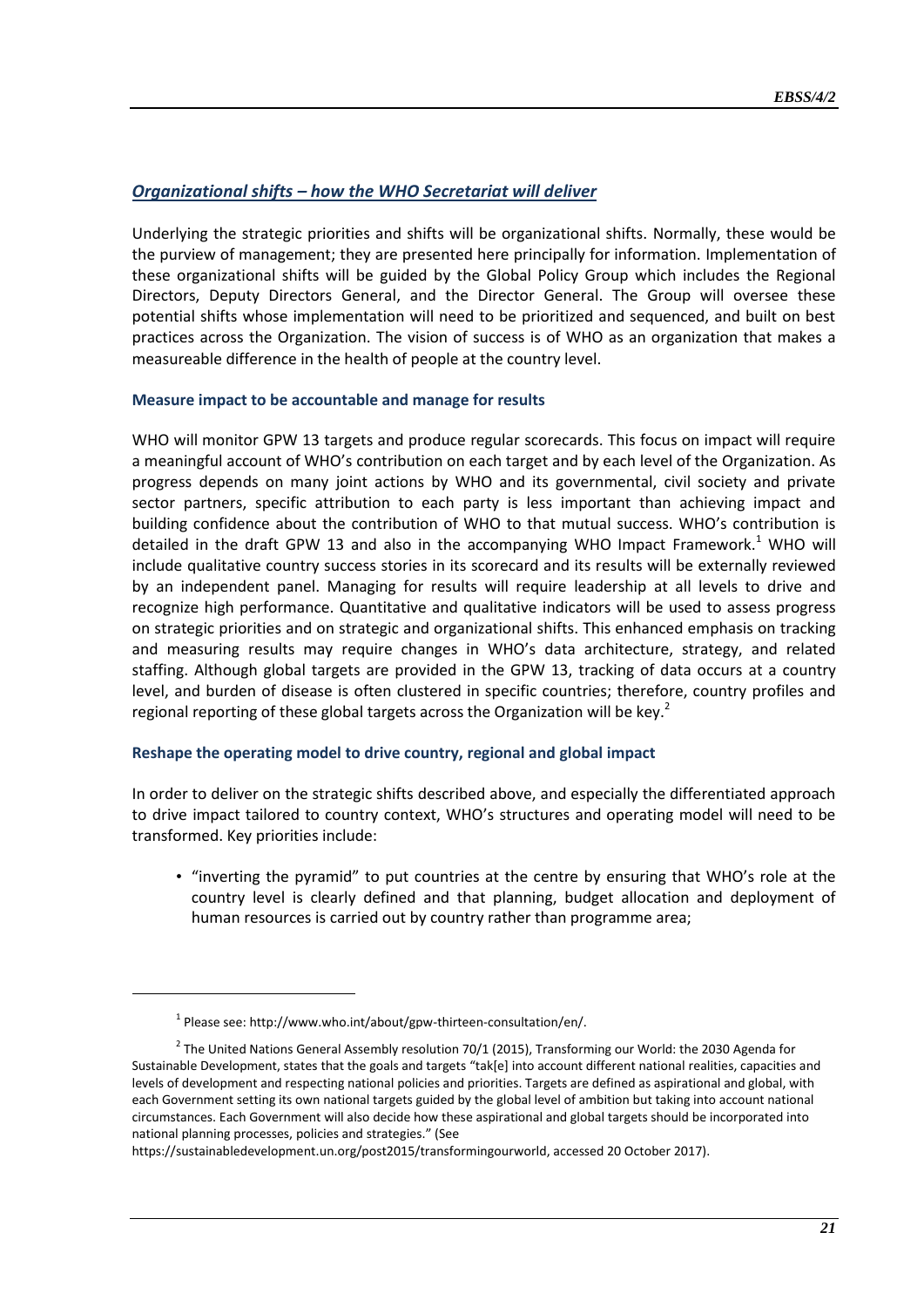- enhancing the quality of leadership at country level to ensure a new generation of highcalibre WHO Representatives who are strong and effective health leaders and diplomats and well suited to the country priorities they are to address;
- ensuring visible and measurable collaboration with all the Member States of WHO;
- empowering WHO at the country level with sufficient programmatic, financial, administrative and management autonomy for effective delivery of WHOs work at country level, accompanied by the corresponding accountability for WHO's performance, visibility and impact;
- clarifying the roles of the three levels of the Organization, which, under the leadership of the WHO Representative should have a more cohesive and integrated approach at country level to better achieve outcomes and impact;
- enhancing the quality of country cooperation strategies by making these more strategic and operational with clear actions and resources, and integrated to respond to the national and global health agenda in the context of the SDGs implementation;
- at the country level, strengthening WHO's cooperation with, and convening of, partners including with United Nations partners (in line with the Secretary-General's initiatives to reform the United Nations development system), bilateral and multilateral institutions, academic institutions and civil society to promote health in the sustainable development agenda; $<sup>1</sup>$ </sup>
- promoting the visibility and advocacy role of the Organisation at country level by placing more communication officers at country level, and strengthening the central and regional communication teams.

The Secretariat will work with Member States to improve governance so that governing bodies develop more strategic agendas and a clear division of responsibilities among the Executive Board and Health Assembly, and also between the Secretariat (the management of the Organization) and Member States (the governance of the Organization). The Officers of the Executive Board should be empowered to work with the Secretariat between Executive Board meetings. The Executive Board should not be a second Health Assembly. "Management" and "governance" roles should be clear.

#### **Transform partnerships, communications and financing to resource the strategic priorities**

WHO's new mission as outlined in the draft GPW 13 will require a shift in the way fundraising and communications are handled in order to deliver on the three new strategic priorities. A range of partnership models will be required to achieve the results set out. The Organization will invest in a consolidated structure to accommodate global, regional and national concerns for the health agenda harnessing the power of its decentralized model. In order to maximize resources and efforts, and seek greater impact, WHO will bring together resource mobilization, communications, advocacy and partnerships so they work in an integrated manner.

 $<sup>1</sup>$  Including the UN Development Assistance Framework so as to ensure a coherent UN response.</sup>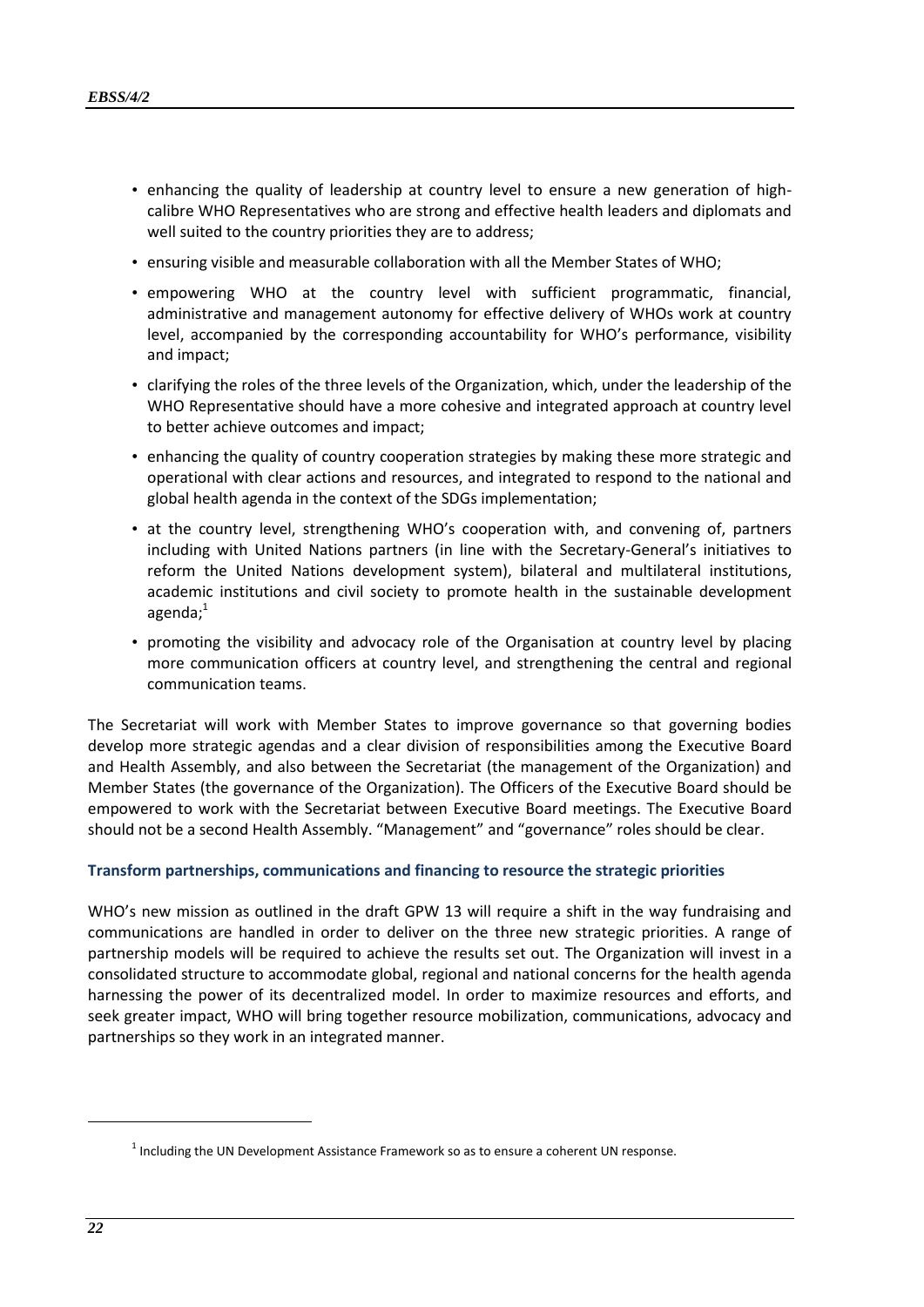When Member States approve WHO's programme budget they are also committing to fully finance it although in practice, this does not occur. Member States should work with the Secretariat to raise the necessary funds for the Organization to deliver the General Programme of Work which they have approved. Earmarking will need to decrease to give WHO the needed flexibility to deliver on GPW 13. WHO exists in an ecosystem of partners who can only achieve the SDG targets if they all work together. Thus, WHO's interest is also to ensure that the global health system is sustainably financed and sees its role as a partner that will assist in the resource mobilization efforts of other global health actors.

WHO will play an increasingly central role in developing public health messages, advocacy and campaigns aligned with its strategic priorities. Digital and social media communications will tell the story of how WHO improves lives around the world. Regional and key country offices will support bold public communications and advocacy campaigns. The impact-based results framework in this GPW will provide a solid foundation for these communications efforts.

WHO cannot accomplish the ambitious targets of GPW 13 without partners from all sectors including civil society and the private sector. It can also serve as a catalyst for partnerships between non-State actors and government. Therefore WHO will need to ensure that the Framework of Engagement with Non-State Actors is implemented in such a way as to enable partnerships, while protecting the integrity of the Organization. Partnerships will also require humility on the part of WHO.

#### **Build critical processes and tools to optimize organizational performance**

WHO's shifts on workforce will include creating a workforce that is:

- Fit for purpose. Means employed: strategic implementation of WHO's geographical mobility policy; development of strength in diversity through gender parity and geographical representation across all levels of the Organization; workforce rejuvenation and forwardlooking succession planning supported by strategic and timely recruitment and enhanced opportunities for young professionals.
- Highly competent and cutting edge. Means employed: professional development and empowerment through career pathways and fostering a learning culture; enhancement of managerial capabilities, increased autonomy and related accountability and a reorientation toward a country-centred Organization; rewarding of innovation and collaboration.
- Motivated, highly-performing and empowered. Means employed: fit-for-purpose staff performance management with enhanced opportunities for high performers and increased use of improvement tools; making progress towards a culture of collaboration; enhancing respect within WHO as a core value.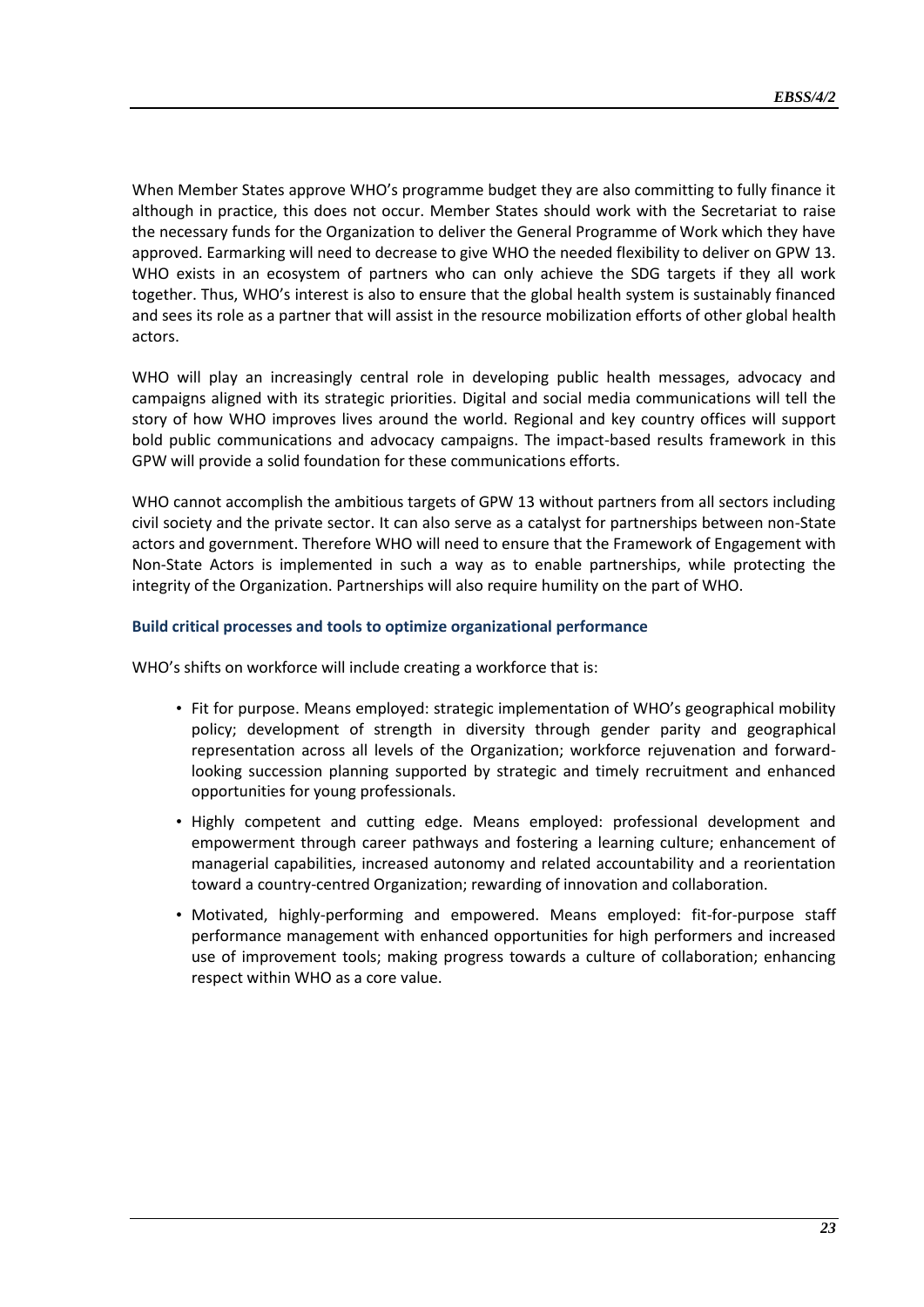In addition, WHO cannot effectively work on gender equality without turning the mirror upon itself. WHO is committed to inclusion, diversity and gender parity, as evidenced by the recent appointment of 10 women and 5 men to the new Director-General's Senior Leadership Team. Currently, 29.7% of D1/D2 Directors across WHO<sup>1</sup> are women, but parity is only achieved by the Regional Office for Europe and at headquarters, 28.3% of Directors are women. At the Seventieth World Health Assembly, 31% of heads of Member State delegations were women. WHO's 2023 gender targets will be to achieve gender parity in its Directors and heads of delegations to the Health Assembly. Currently, 33.1% of the D1/D2 Directors across WHO<sup>1</sup> are nationals from developing countries (11.7% at headquarters, 94.7% in the Regional Office for Africa). WHO's 2023 diversity target will be that 35% of headquarters Directors are nationals of developing countries. Efforts to improve diversity should also include WHO internships at which point a cascade of non-diversity may begin.

WHO's shifts on management and administration will include the following.

- *Empowered managers −* instituting clear, standardized and supported delegations of authority within a consistent management structure across the three levels of the organization, applying a risk-based and costs-conscious approach and provide adequate training and tools.
- *Appropriate human and financial resources deployed across the Organization −* ensuring the availability of appropriate human and financial resources to implement fit-for-purpose management and administrative services, and support staff to perform their duties through systematic investment in learning and training, development, peer-support and selfimprovement, performance management, and monitoring and evaluation.
- *Management and administrative services and systems that support and facilitate programme operations* − reviewing and refining management and administrative capacities, roles, policies and procedures to fully support and facilitate programme implementation, in particular: budget and programme planning and reporting, financial management, human resource management and procurement including the assessment of opportunities for strategic partnerships with other UN Agencies in areas where they have a comparative advantage.
- *Efficient and effective business processes*  implementing the Business Process Quality and Excellence Continuous Improvement Initiative: engaging in quality management of WHO business processes by conducting an analysis and evaluation of current processes, and establishing an action plan to achieve focus, simplification, value for money and overall process excellence. Also, implementing a systematic and continuous quality improvement process across all levels of the Organization that manages change, and assesses the quality, cost and timeliness of management and administrative services on a regular basis.
- *Streamlined and fit-for-purpose IT systems, built upon mission-critical business requirements*. Investing in user-friendly, high-quality and fit-for-purpose IT systems, built upon definition of mission-critical business requirements and evaluation of solutions or systems used by WHO offices or other United Nations agencies.

 $^1$  From five regions and headquarters; data for the Regional Office for the Americas/PAHO are not available.